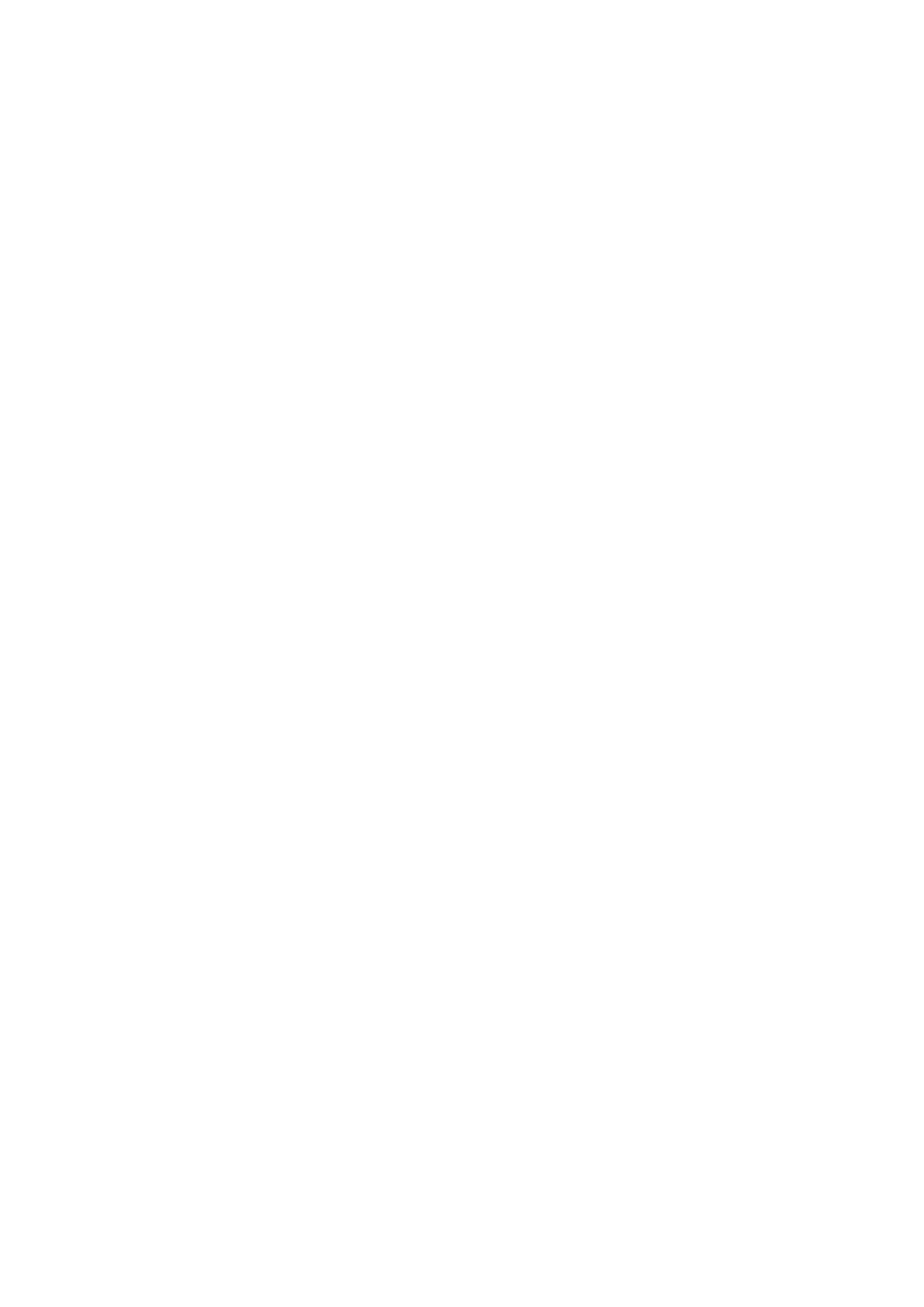# <span id="page-2-0"></span>**Copyright Information**

- 1. SIGLENT TECHNOLOGIES CO., LTD. All Rights Reserved.
- 2. Information in this publication replaces all previous corresponding material.
- 3. SIGLENT reserves the right to change the specifications and price of the product.
- 4. Any way of copying, extracting and translating the contents of the manual are not allowed without permission of SIGLENT.

*Note: SIGLENT is the registered trademark of SIGLENT.*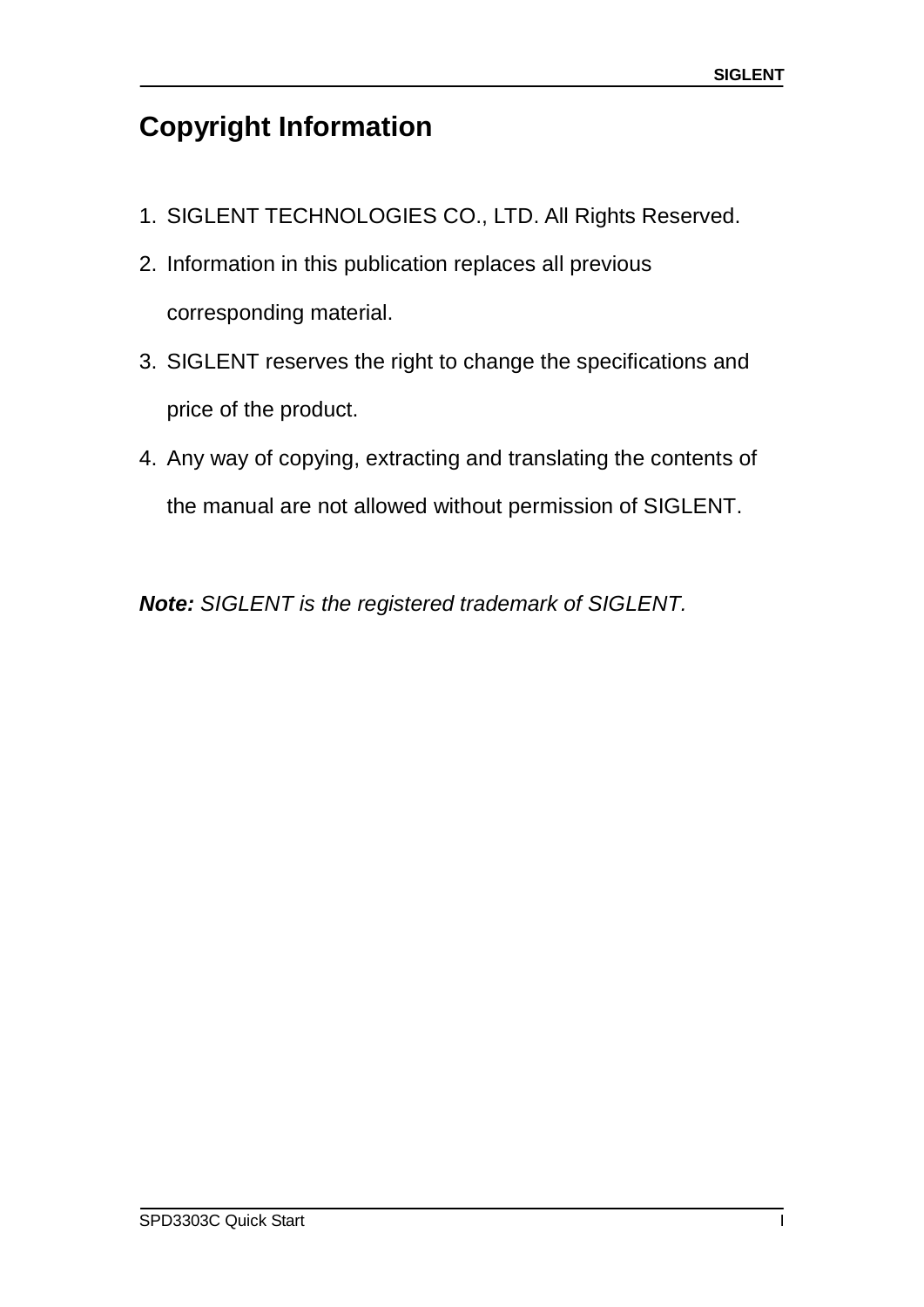# <span id="page-3-0"></span>**General Safety Summary**

Please review the following safety precautions carefully to avoid personal injury or damage to this product or any product connected to it. To prevent potential danger, please use the instrument as specified.

### **Use proper power cord**

Only the power cord designed for the instrument and authorized by local country could be used.

### **Power supply**

AC Input Voltages: 100V/110V/220V/230V ±10%, 50/60Hz.

### **Use proper fuse**

The fuse types: 100V/110V(T6.3A/250V); 220V/230V

(T3.15A/250V);

Make sure to use the correct type of fuse before turning on the instrument.

Do not connect the power cord before replacing the fuse.

Find out the reason why the fuse burned out before replacing the fuse.

### **Ground the instrument**

The instrument is grounded through the protective terra conductor of the power cord. To avoid electric shock, the grounding conductor must be connected to the earth. Make sure that the instrument is properly grounded before any inputs or outputs.

### **Observe all terminal ratings**

To avoid fire or electric shock, please observe all ratings and symbols on the instrument. Read this guide carefully to know more details about the ratings before connection.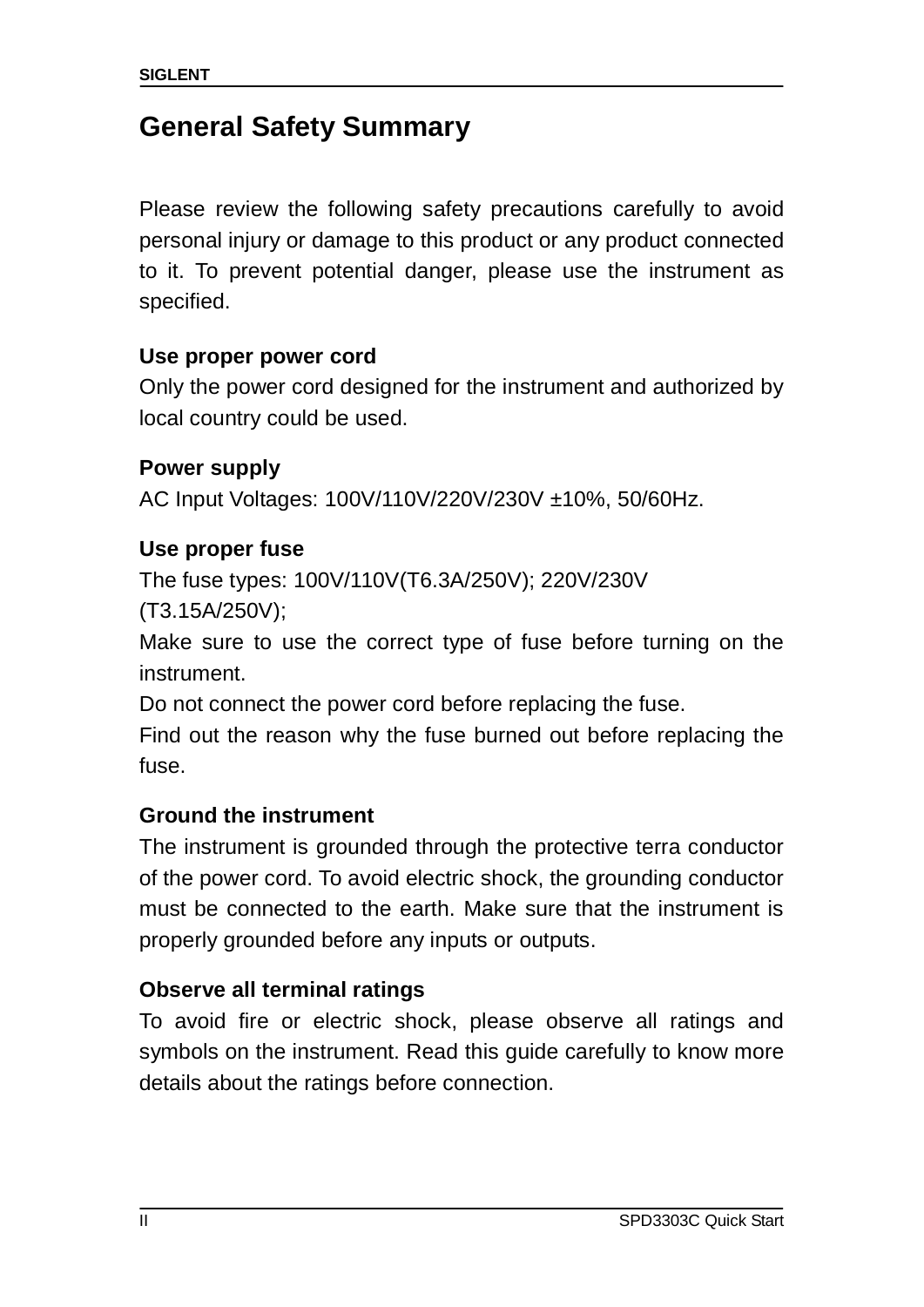#### **Keep proper ventilation**

Inadequate ventilation may cause an increase of temperature, which will lead to further damage. Please keep proper ventilation and check the fan and air-vents regularly when using the instrument.

#### **Operate condition**

Location: indoor, no strong light, almost no Interfering pollution; Comparative humidity: <80% Altitude: <2000m Temperature: 0℃ to 40℃

### **Do not operate in an explosive atmosphere**

To avoid personal injury or damage to instrument, please do not operate in an explosive atmosphere.

#### **Keep surface of the product clean and dry**

To avoid dust or moisture in the air influence the performance of the instrument, please keep surface of the product clean and dry.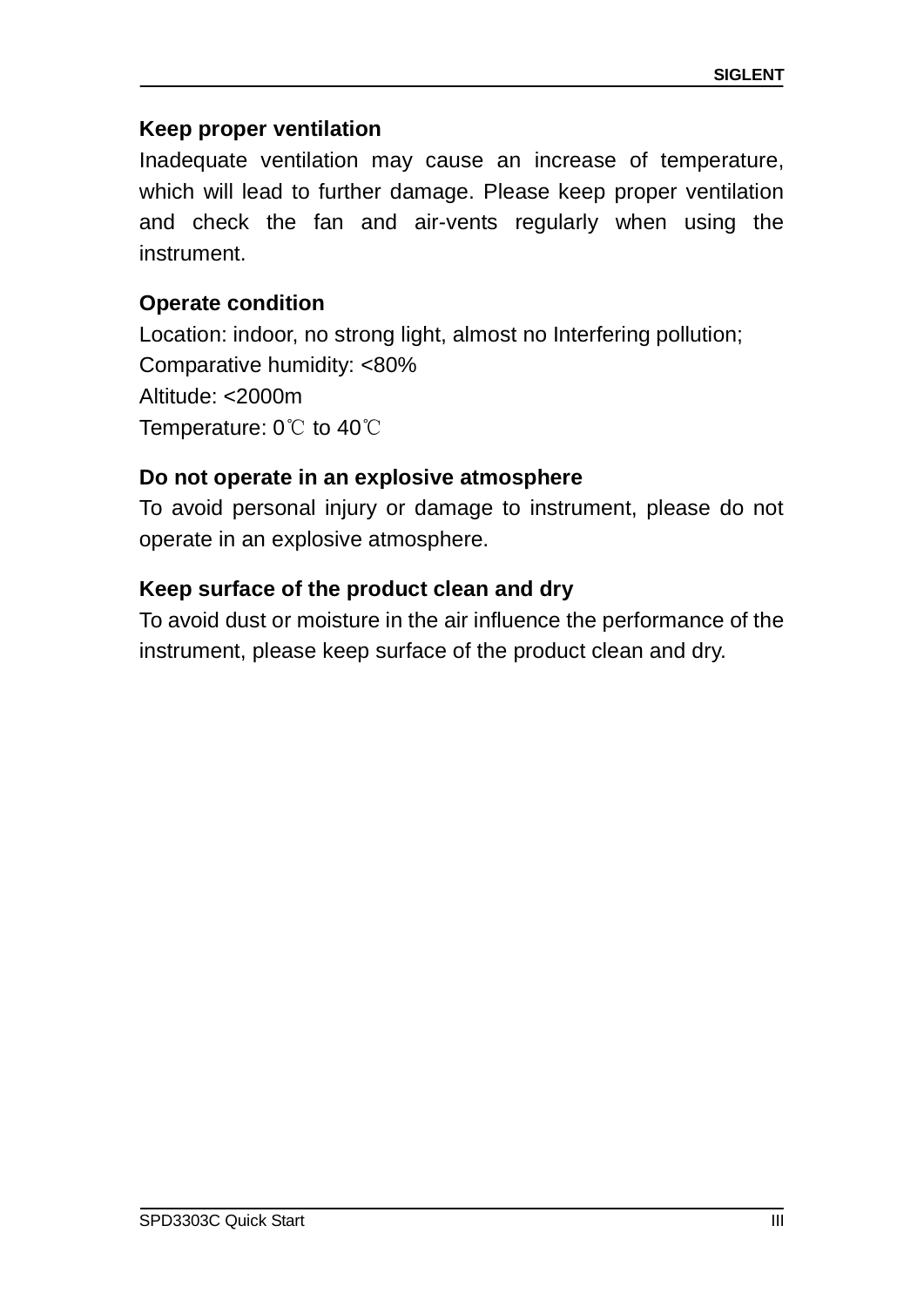# <span id="page-5-0"></span>**Safety Terms and Symbols**

# **Terms may appear on the product:**

**DANGER**: Indicates direct injury or hazard that may happen.

**WARNING**: Indicates potential injury or hazard that may happen.

**CAUTION**: Indicates potential damage to the instrument or other

property that may happen.

# **Symbols may appear on the product:**











**Hazardous Protective Warning Earth Power Voltage Earth Ground Ground Switch**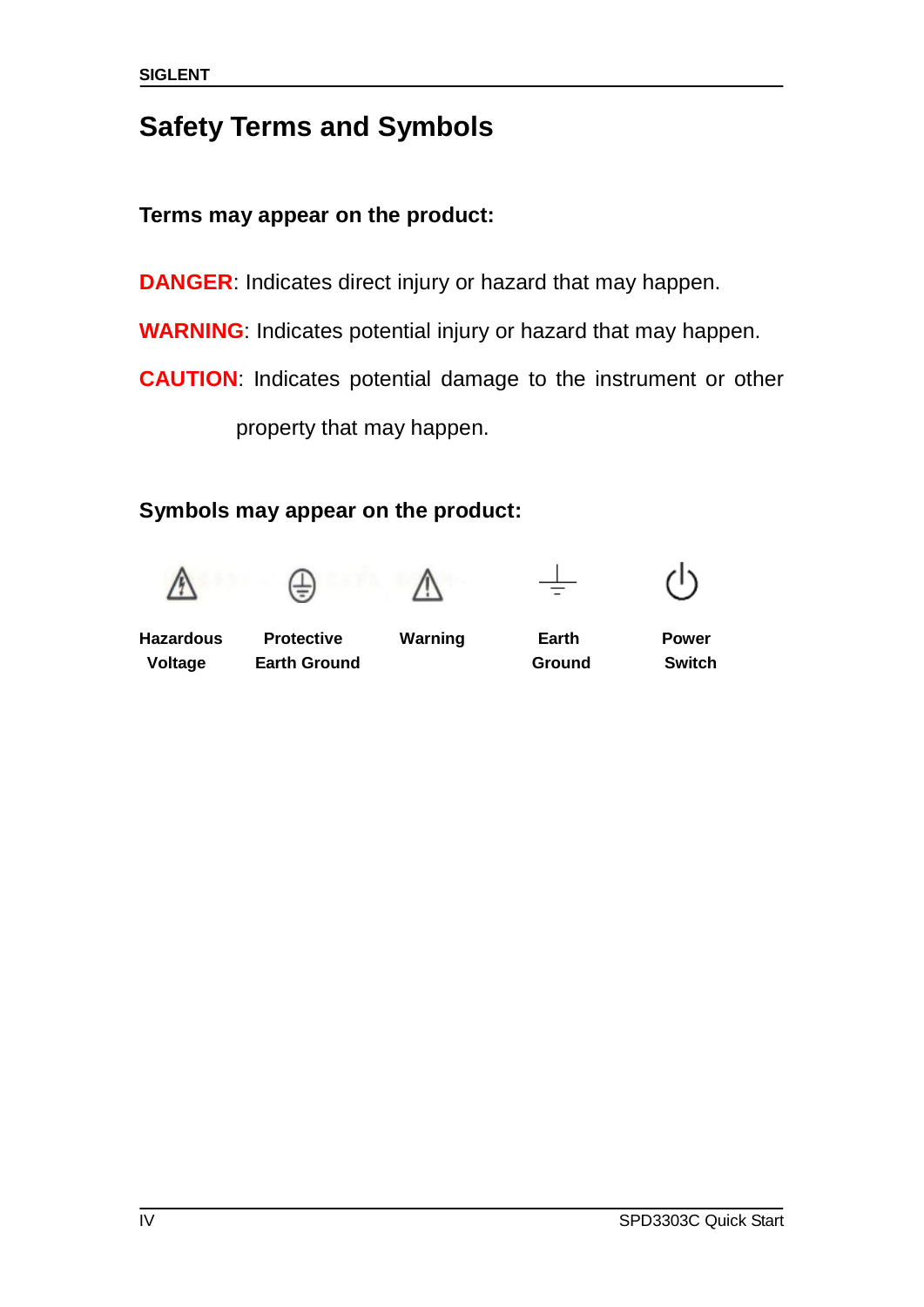# <span id="page-6-0"></span>**Brief Introduction**

SPD3303C LED series Programmable DC Power Supply is convenient, flexible and multi-function. It is designed with three groups of independent output terminals, the output voltage of two groups is adjustable and another group is fixed to select: 2.5V, 3.3V, and 5V. The instrument also provides output short circuit and overload protection.



# **Main Features**

- Three independent output channels, two of which are controllable, with a total power up to 220W;
- Compatible design for power voltage: 100V, 110V, 220V and 230V to satisfy different power network;
- Capable of saving and recalling set parameters;
- Perfect PC software to realize the real-time control through USBTMC.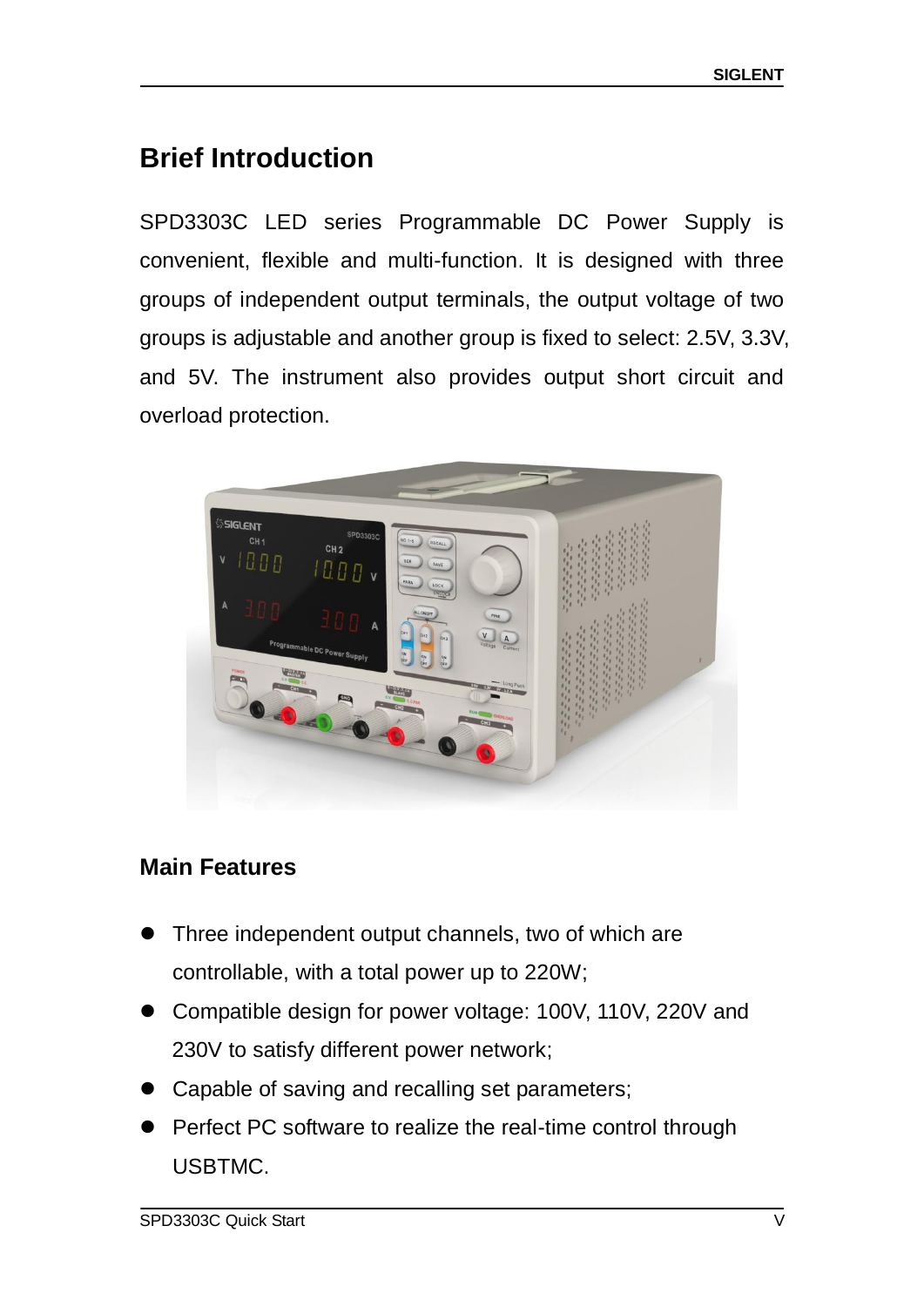# **Content**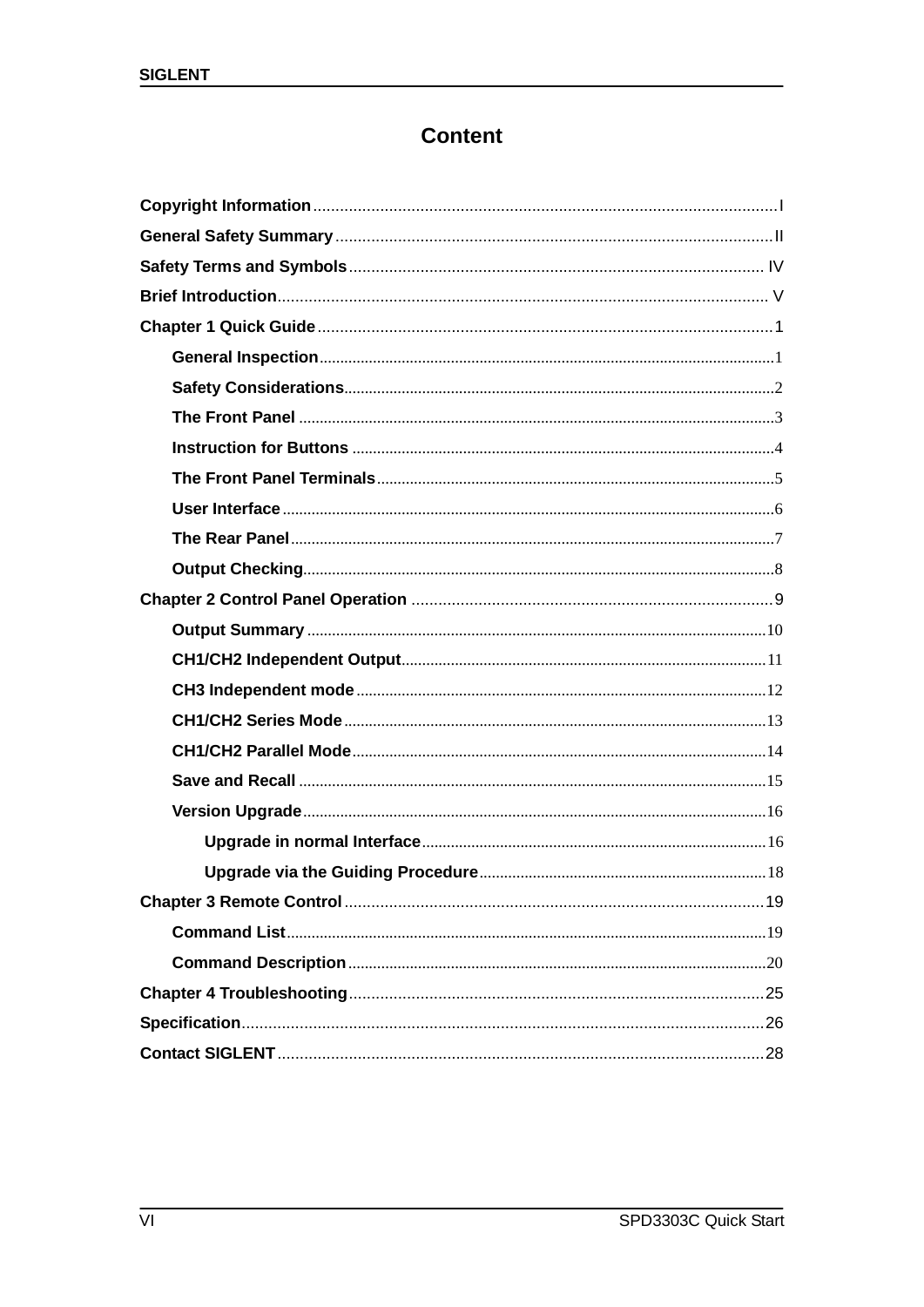# <span id="page-8-0"></span>**Chapter 1 Quick Guide**

In this chapter, we mainly introduce the panel and display of SPD3303C, as well as the new machine inspection and attentions at first use. Reading the following steps will give you a quick understanding on operation.

# <span id="page-8-1"></span>**General Inspection**

# **1. Inspect the shipping container.**

Keep the damaged shipping container or cushioning material until the contents of the shipment have been completely checked and the instrument has passed both electrical and mechanical tests.

The consigner or carrier will be responsible for damages to the instrument resulting from shipment. **SIGLENT** would not provide free maintenance or replacement.

### **2. Inspect the instrument.**

If there are instruments found damaged, defective or failure in electrical and mechanical tests, please contact SIGLENT.

# **3. Check the accessories.**

Please check the accessories according to the packing list. If the accessories are incomplete or damaged, please contact your SIGLENT sales representative.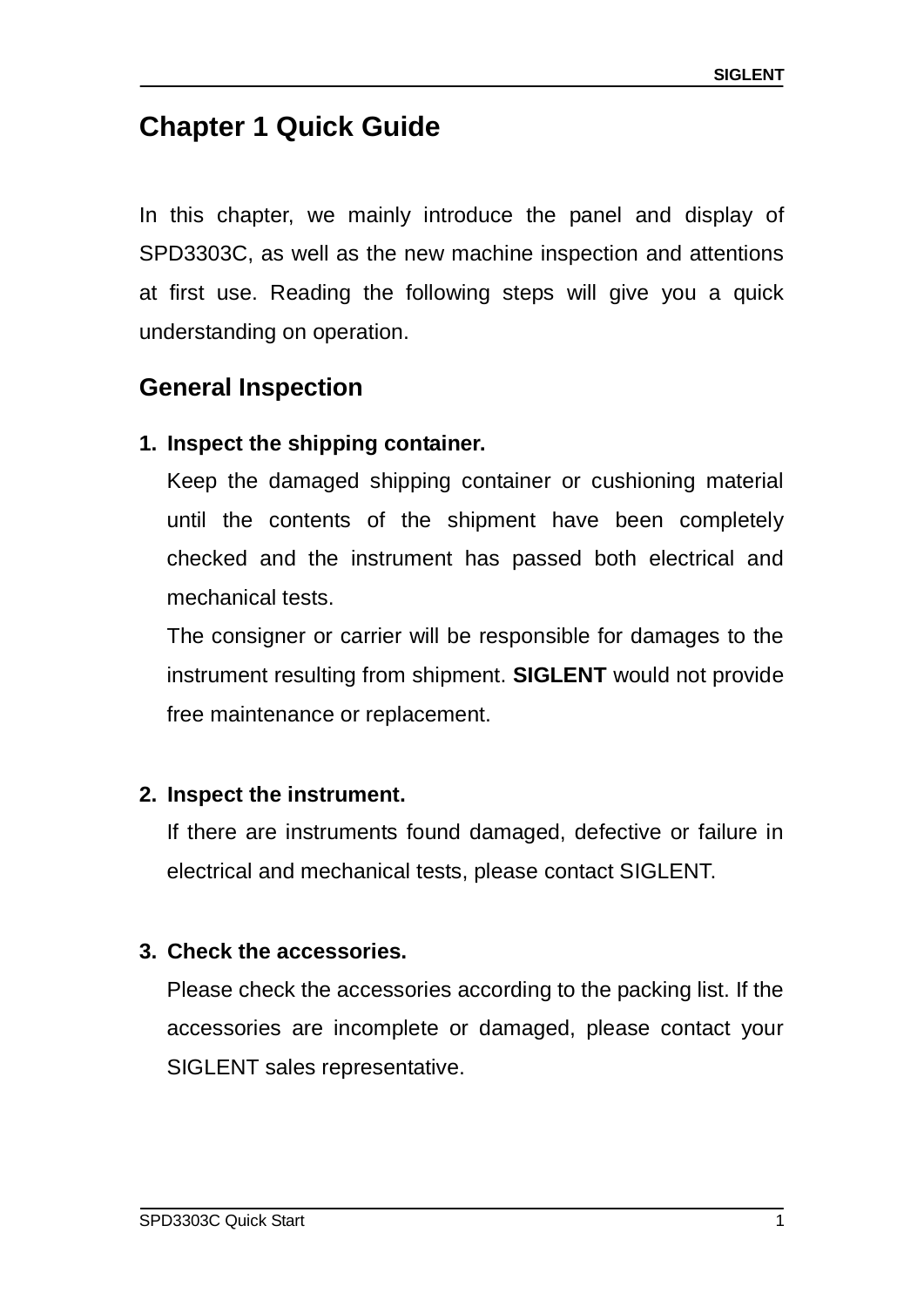# <span id="page-9-0"></span>**Safety Considerations**

To ensure that the instrument can work normally, please conduct necessary inspection before using the SPD3303C.

### **Input Power Requirement**

The SPD3303C allows a 50Hz/60Hz frequency, and four levels of AC power: 100V/120V/220V/230V. You can select wanted power voltage with the "DIP Switch " at the rear panel according to the actual demand.



**Warning**

 **To switch to the wanted power voltage, please disconnect the power cord first.**

# **Electrical Check**

Please use the power cord provided as accessory and connects the instrument to AC power. Check the power as the following steps.

1. Connect the power supply



 **Warning To avoid electric shock, please make sure that the instrument is grounded correctly.**

2. Turn on the power switch

Press the button POWER to enter boot interface, and system return to the default settings after a while.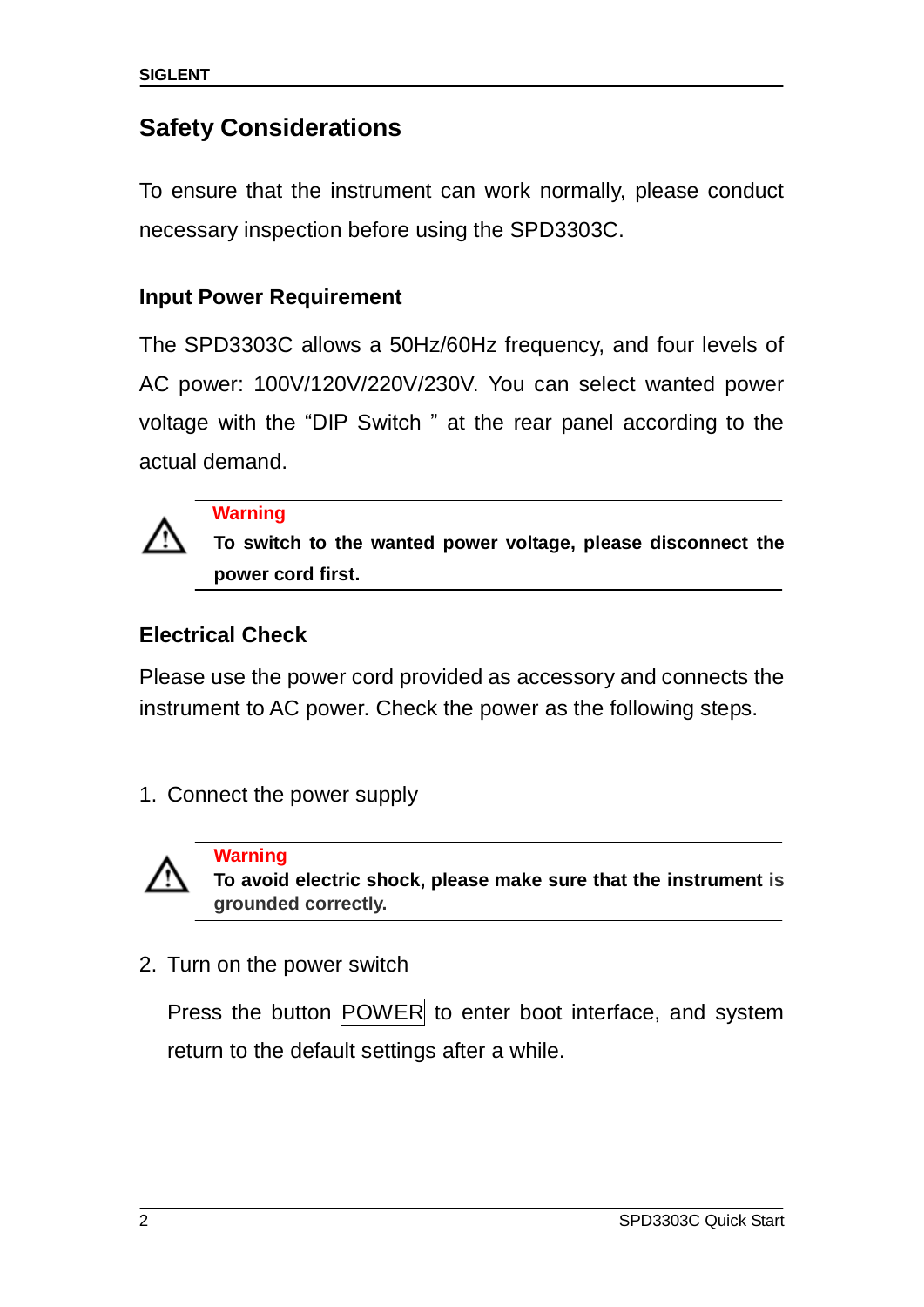# <span id="page-10-0"></span>**The Front Panel**



| NO.            | <b>Description</b>            | NO. | <b>Description</b>           |
|----------------|-------------------------------|-----|------------------------------|
| 1              | Logo                          | 9   | <b>CH3 DIP Switch</b>        |
| $\mathcal{P}$  | <b>LED Display</b>            | 10  | <b>Power Switch</b>          |
| 3              | Model                         | 11  | <b>CH1 Output Terminal</b>   |
| $\overline{4}$ | <b>System Parameter</b>       | 12  | <b>Ground Terminal</b>       |
|                | Configuration button          |     |                              |
| 5              | Multi-function knob           | 13  | <b>CH2 Output Terminal</b>   |
| 6              | Fine Adjust button            | 14  | <b>CV/CC Indicator Light</b> |
| 7              | <b>Voltage/Current button</b> | 15  | <b>CH3 Output Terminal</b>   |
| 8              | <b>Channel Control button</b> |     |                              |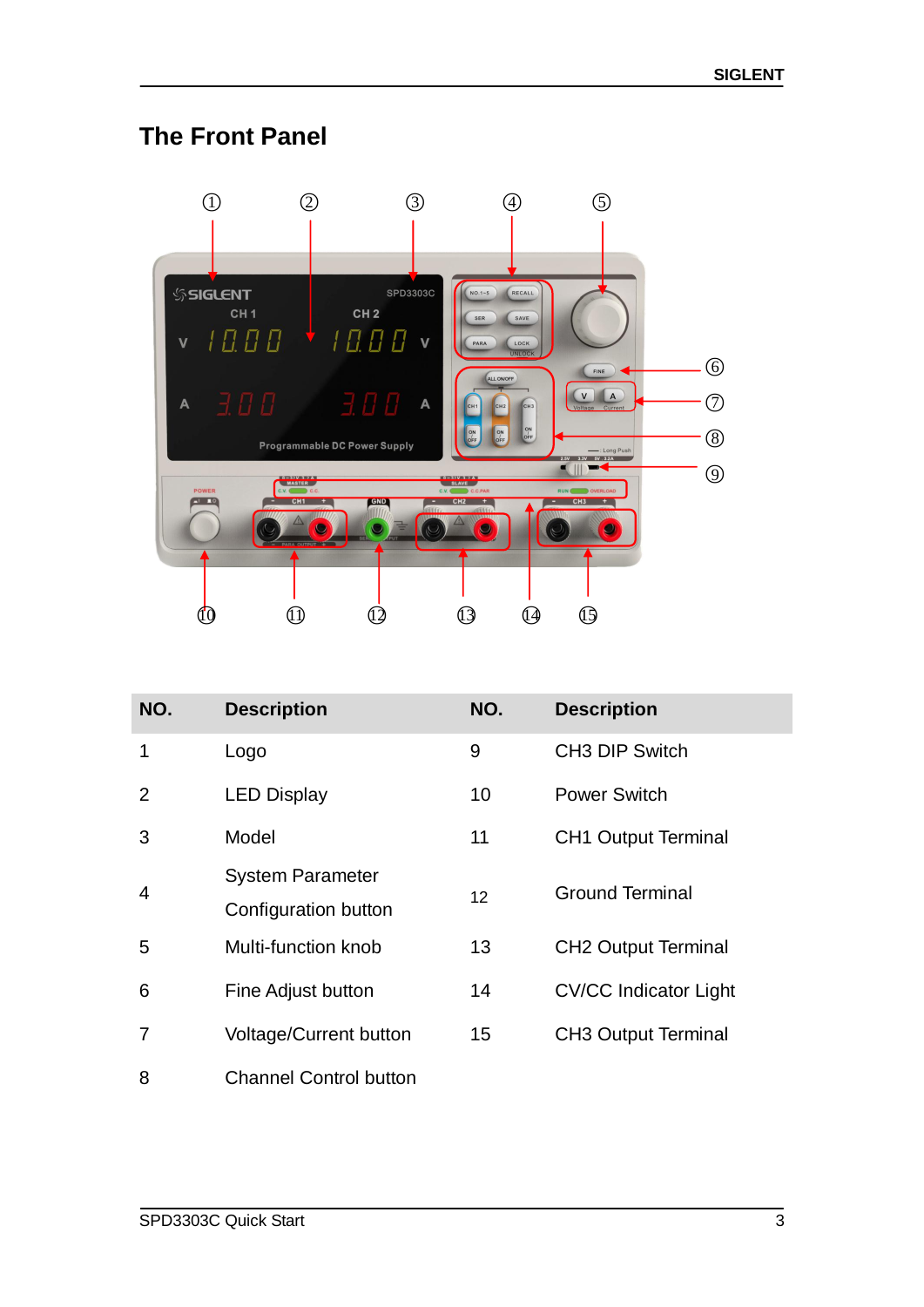# <span id="page-11-0"></span>**Instruction for Buttons**

#### **Buttons for setting parameters**



#### **Buttons for controlling the channel**



: Press the button to select CH2 as the current channel; **CH2**

: Press the button to turn on/off output of the current channel; **ON/OFF**

 : Press the button to turn on/off the CH3 output. **CH3 ON/OFF**

: Press the button to turn on/off all channels; **ALL ON/OFF**

#### **Other buttons**

**FINE**

: Press the button to open the fine adjust function and modify the parameter in the minimum step;



: To select between voltage and current.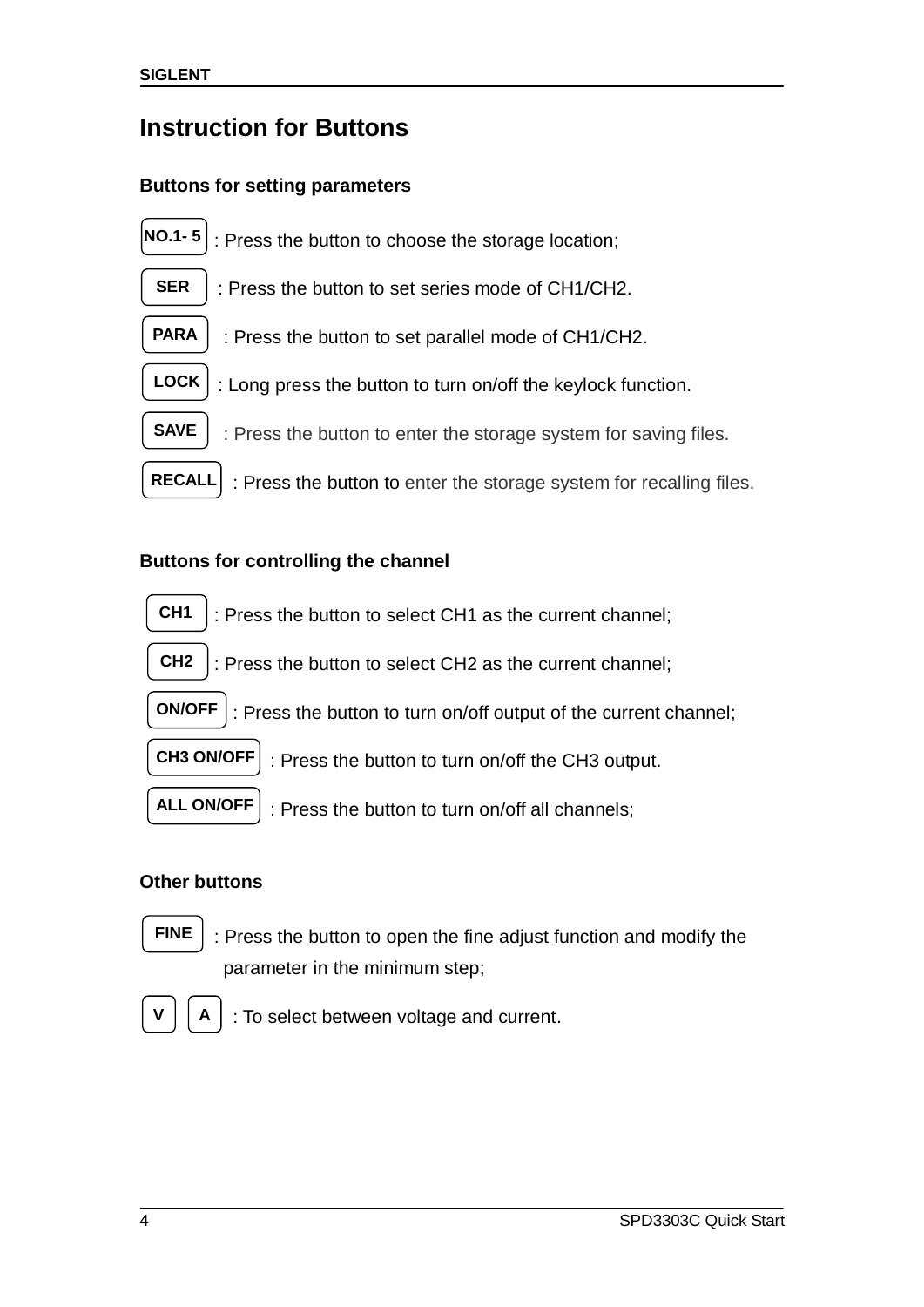# <span id="page-12-0"></span>**The Front Panel Terminals**



The positive/negative output terminals of CH1, CH2, CH3, and the common GND for CH1, CH2 are located on the front panel. Refer to later "control panel operation" for wiring method details.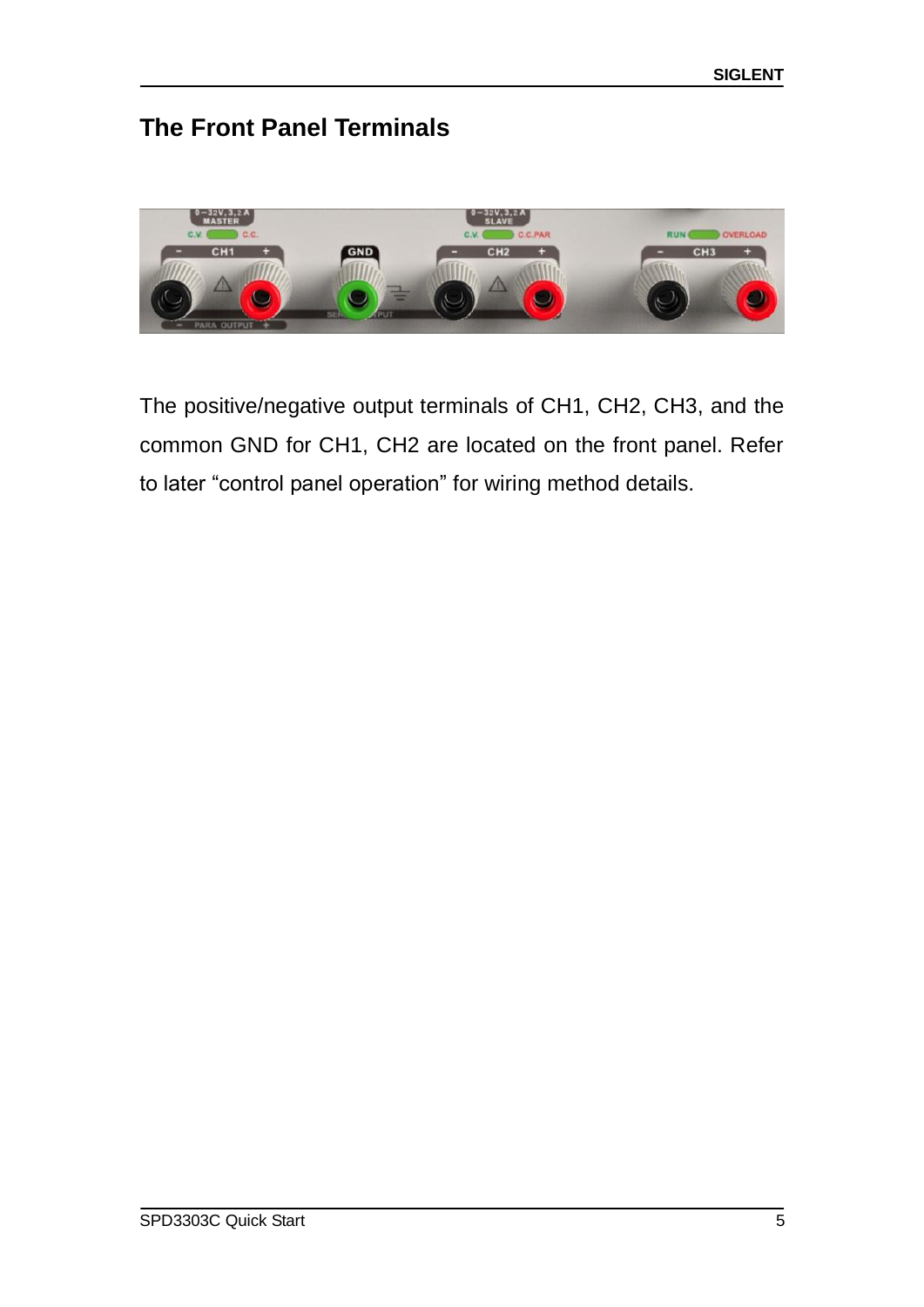# <span id="page-13-0"></span>**User Interface**



- ○<sup>1</sup> Channel Logo;
- ○<sup>2</sup> Voltage set/Readback value;
- ○<sup>3</sup> Current set/Readback value;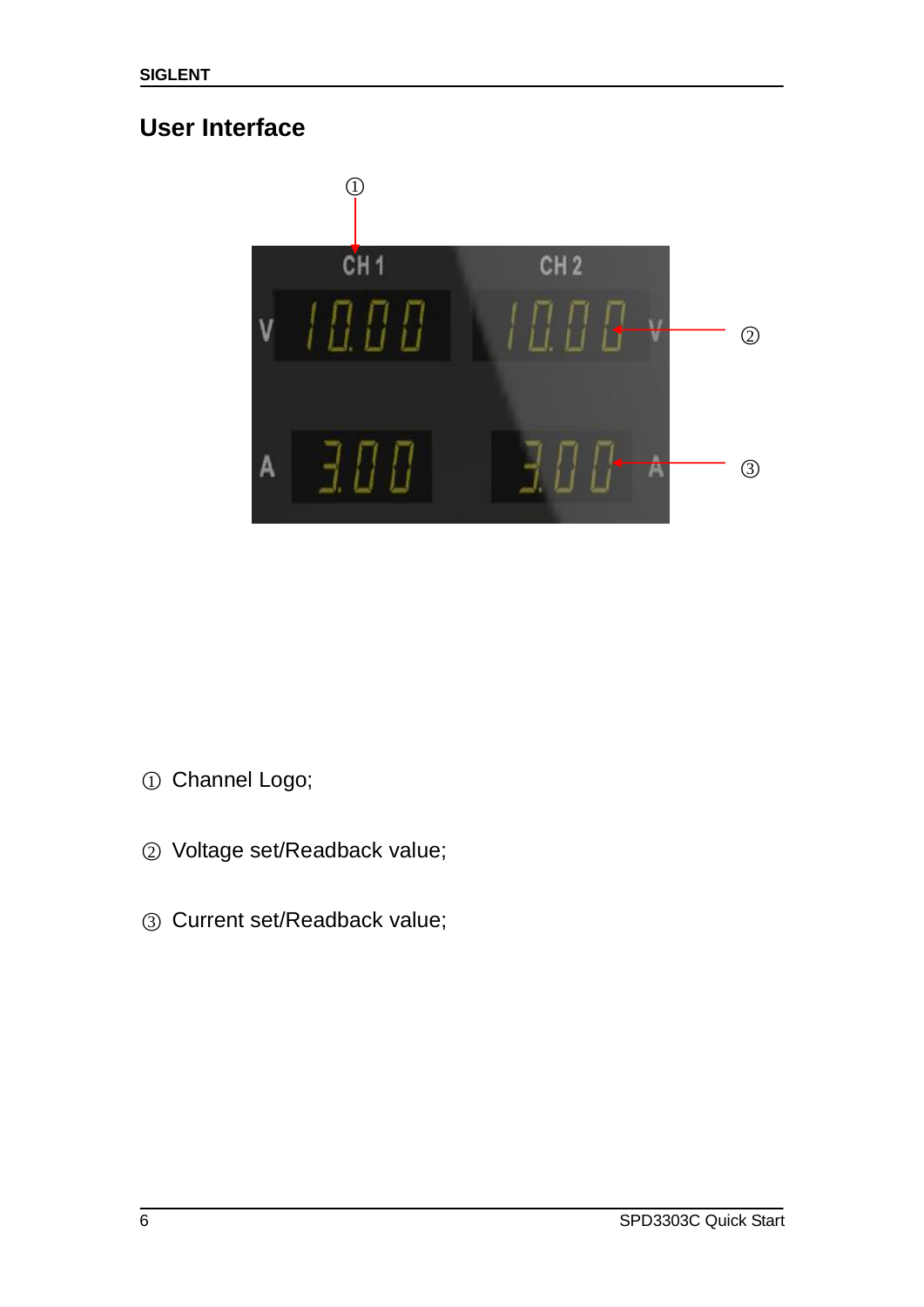# <span id="page-14-0"></span>**The Rear Panel**



# **Description:**

- ○<sup>1</sup> Warning message
- ○<sup>2</sup> AC power DIP switch
- ○<sup>3</sup> Instruction for the AC input voltage
- 4 AC power socket
- ○<sup>5</sup> Fan vent
- ○<sup>6</sup> CE certification mark
- ○<sup>7</sup> USB interface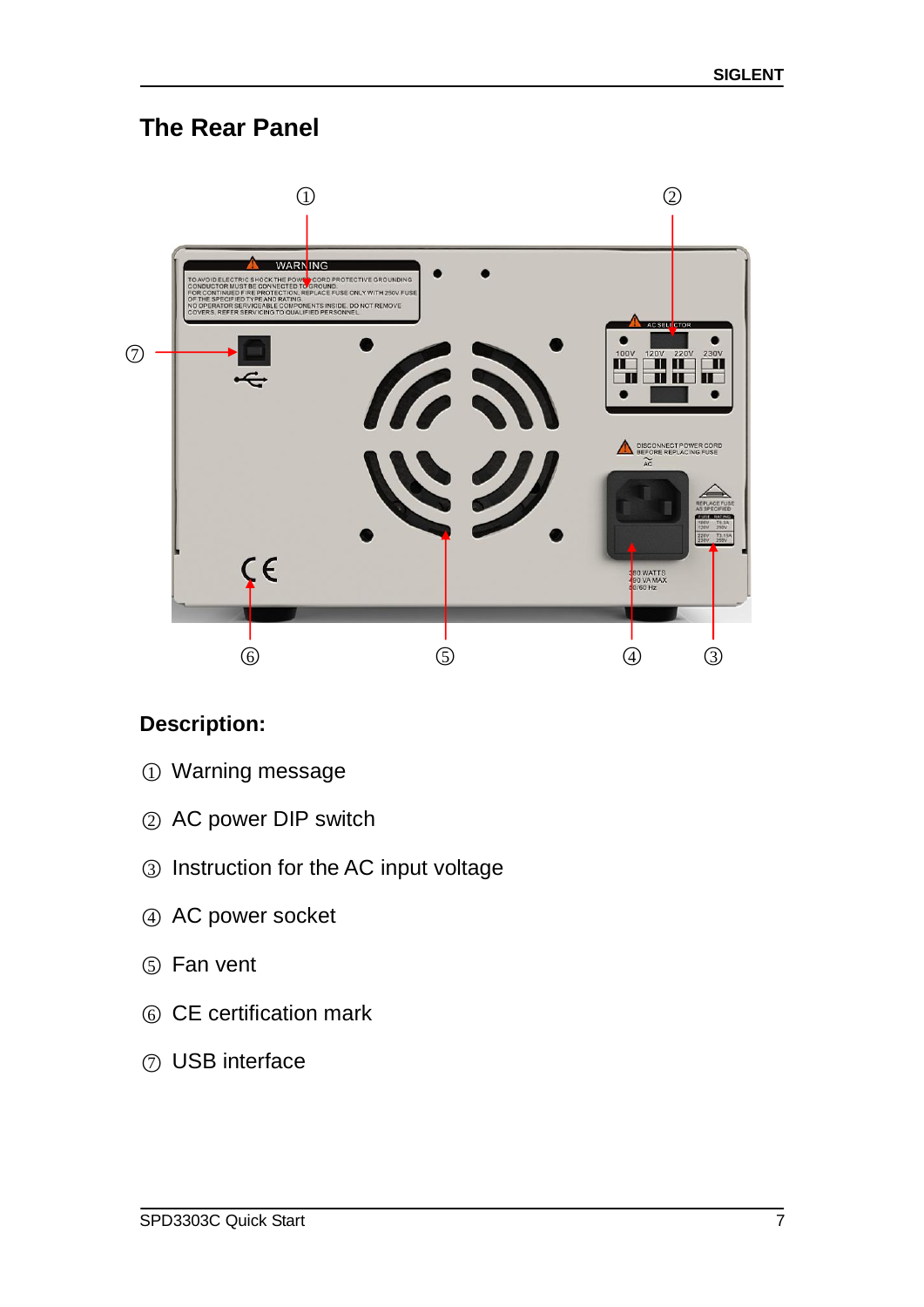# <span id="page-15-0"></span>**Output Checking**

To make sure the instrument can correctly respond to operation from the front panel, please perform the output checking, which includes voltage checking when all channels are with no load and current checking when short circuit occurs.

# **1. Output voltage checking**

- (1) With the instrument no load, turn on the power, and make sure the current value displaying is not zero;
- (2) Check the output voltage of CH1/CH2

Turn on CH1/CH2 channel and the instrument acquiescently works in CV mode. Check whether the voltage value is adjustable from 0V to 32V.

# **2. Current output check**

- (1) Turn on the power.
- (2) Check the output current of CH1/CH2.

Use an insulated wire to connect the positive and negative terminal of CH1/CH2;

Turn on CH1/CH2;

Select voltage and revolve the knob to set the value to 32V; Select current and revolve the knob to set the value to 0A; Check whether the current value is adjustable from 0A to 3.2A.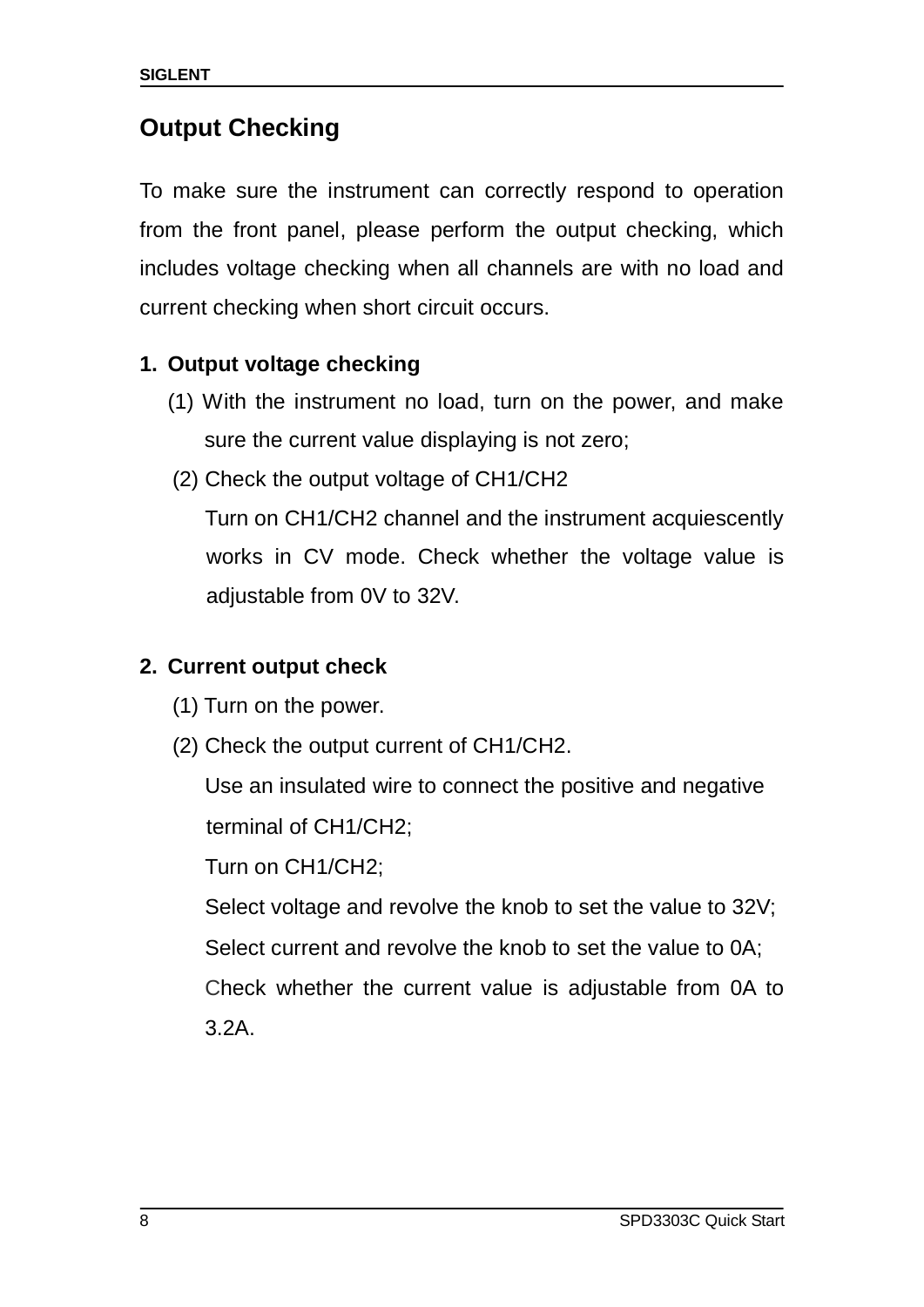# <span id="page-16-0"></span>**Chapter 2 Control Panel Operation**

In this chapter, the function and operation of SPD3303C control panel will be introduced in detail to give you an all-around understanding of it.

# **Brief introduction**

Output Summary CH1/CH2 Independent Output CH3 Independent Output Parallel Output Series Output Save and Recall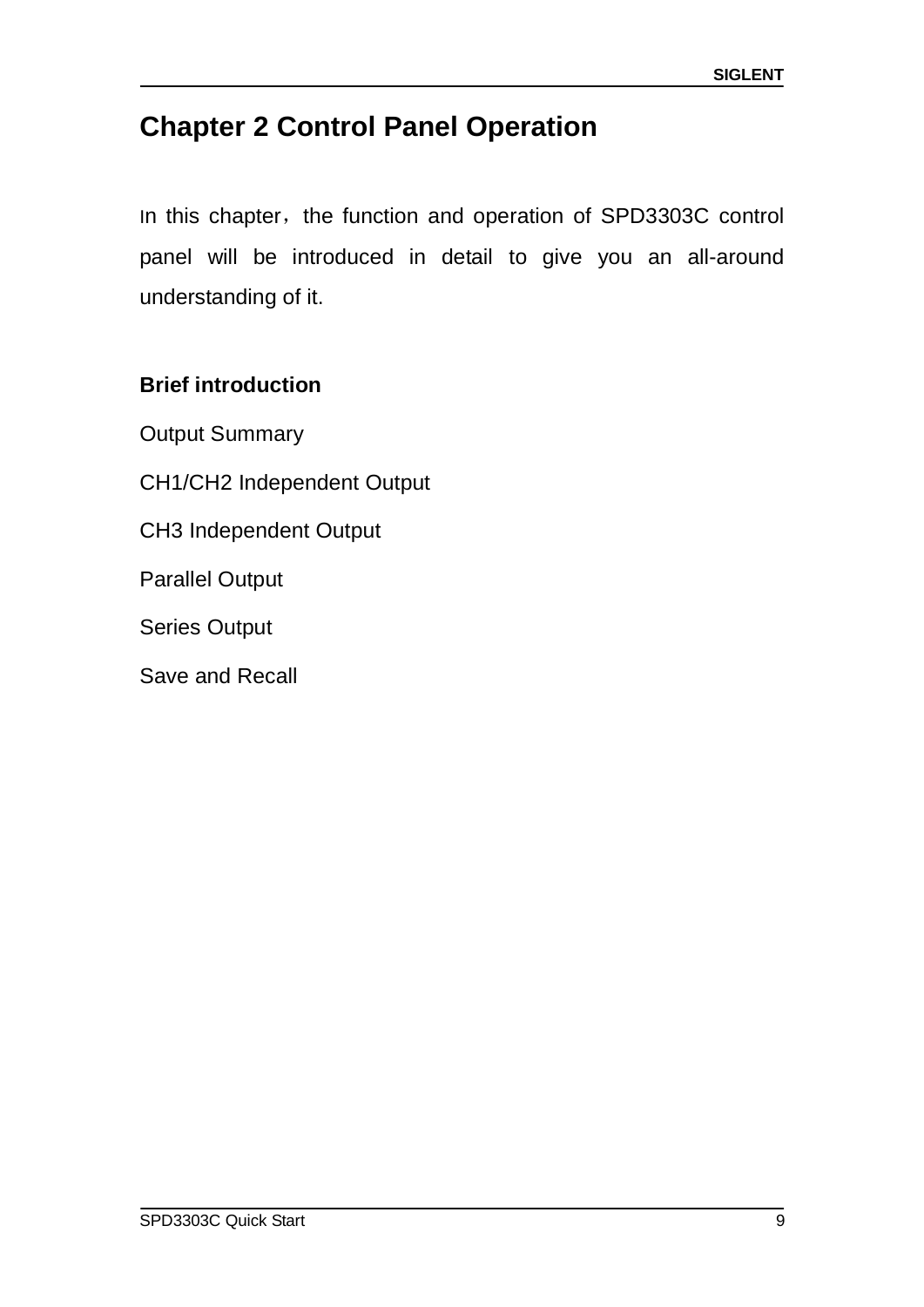# <span id="page-17-0"></span>**Output Summary**

SPD3303C is designed with three independent outputs, two of which are adjustable in voltage value and the other includes a set of selectable voltage values: 2.5V, 3.3V or 5.0V.

# **Independent/Parallel/Series**

SPD3303C has three output modes: independent, parallel and series that could be selected through the track switch on the front panel. In independent mode, the output current and voltage are controlled respectively. In parallel mode, the current value is twice that of single channel. In the series mode, the voltage value is twice that of single channel.

# **Constant Current/Voltage**

In constant current mode (series/track mode), the current value is rated. The indicator light displays red and the voltage value are under its rating. The instrument will automatically turn to constant voltage mode when the current value gets less than its dating. (In parallel mode, the accessory channel remains in constant current mode neglecting shift of the current value.)

In constant voltage mode, the voltage value is rated. The indicator light displays green and the current value are under its rating. The instrument will turn to constant current mode when the current value gets up to d its dating.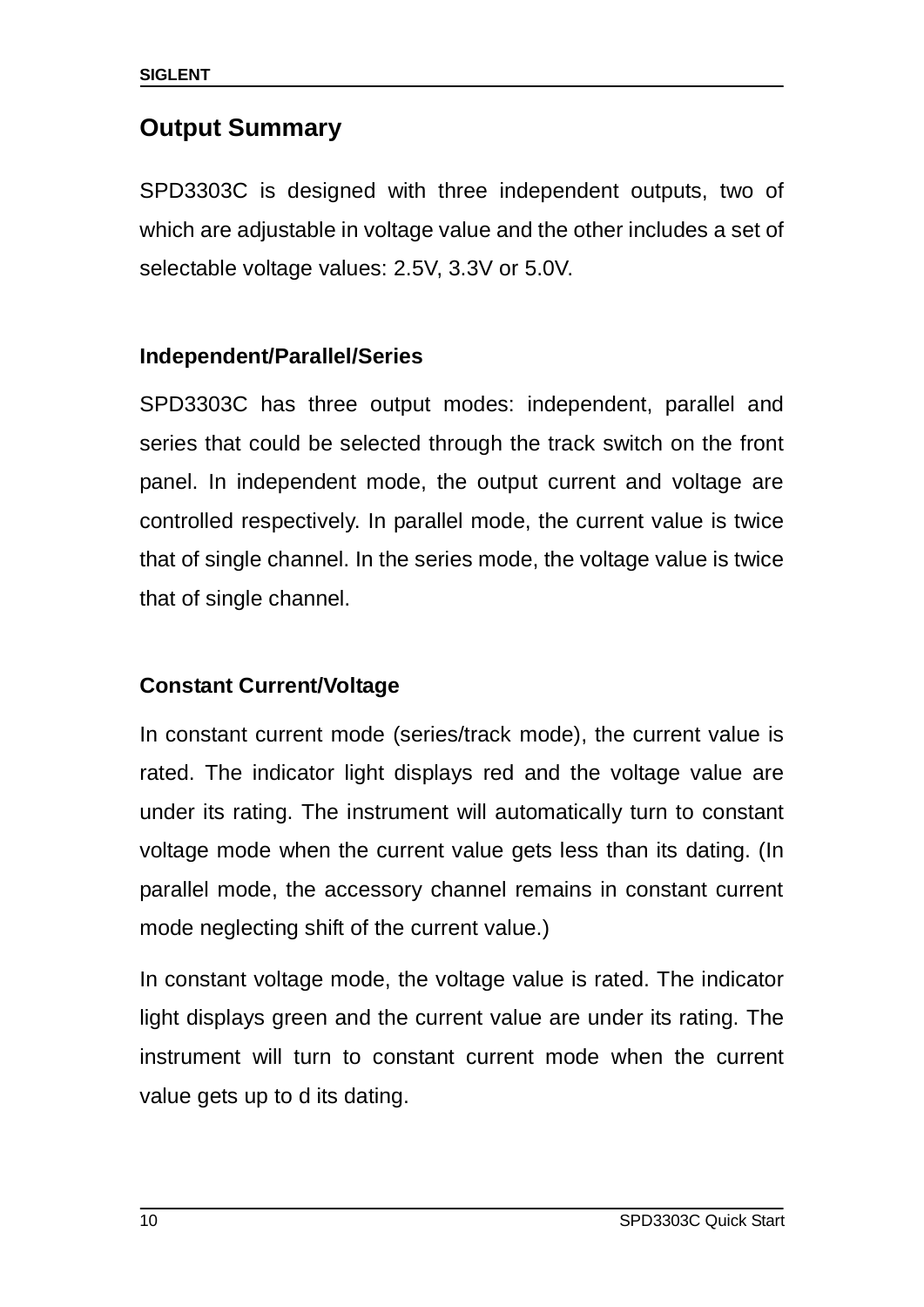# <span id="page-18-0"></span>**CH1/CH2 Independent Output**

**Instruction** CH1 and CH2 are working in independent mode and insulated from the ground.



Output ratings 0~32V/0~3.2A

### **Operation steps**

- 1. Make sure that parallel/series mode is off.
- 2. Connect load to the positive and negative terminals of CH1/CH2.
- 3. Set the voltage (current) value of CH1/CH2: Firstly, press V (or A ) to select the voltage (current) parameter needed to modify. Then revolve the multi-function knob to set the wanted value (You could press FINE to make accurate adjusting). Coarse adjusting: 0.1V or 0.1A each step.

Fine adjusting: the least precision each step.

4. Open output: Press ON/OFF button to turn on the output, the channel works in CC or CV mode and its indicator light gets lighted immediately.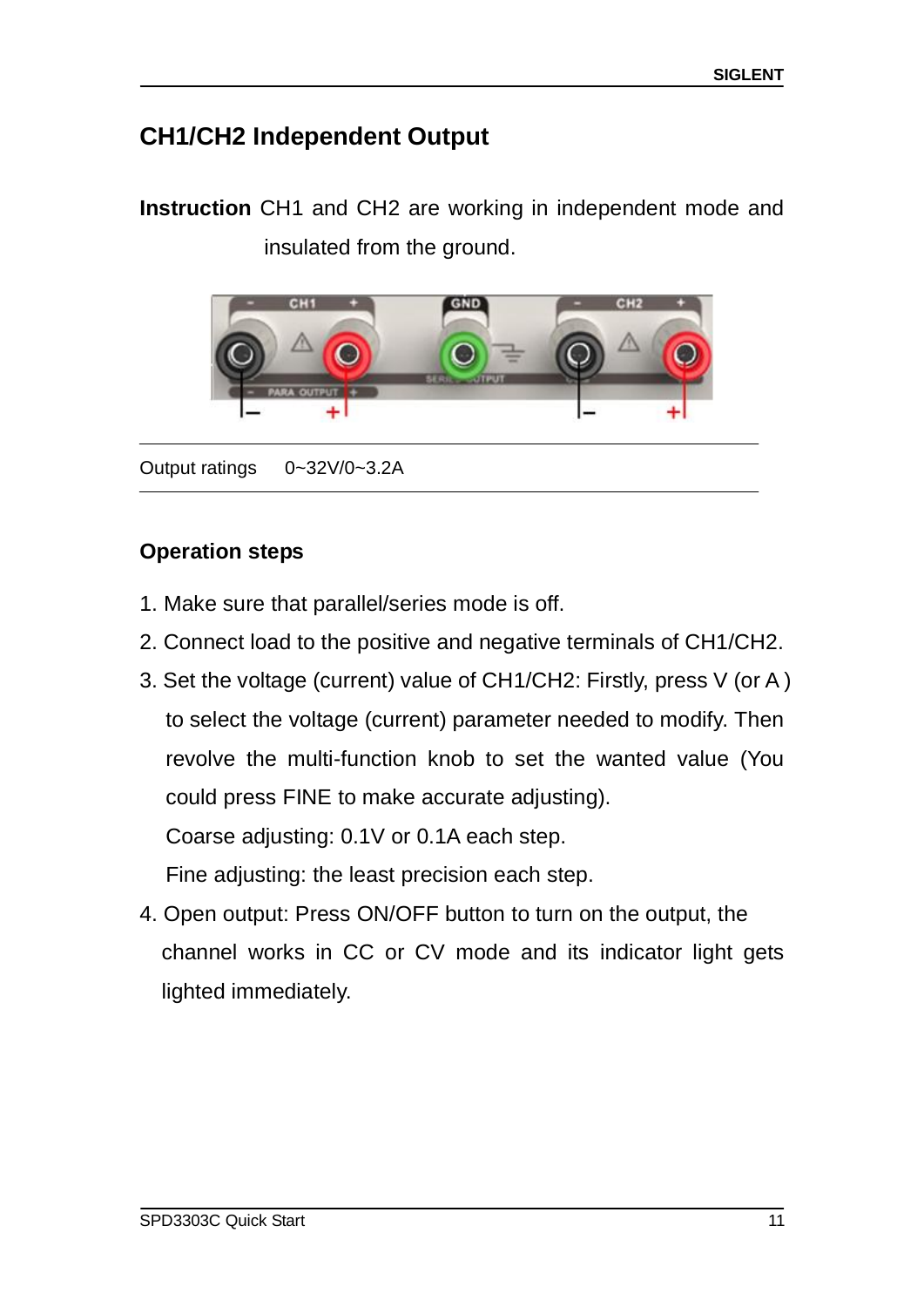# <span id="page-19-0"></span>**CH3 Independent mode**

**Instruction** CH3 works independently from CH1, CH2, and its voltage and current ratings are: 2.5V, 3.3V, 5V, 3.2A.



Output ratings 2.5V/3.3V/5V, 3.2A

#### **Operation steps:**

 $\ddot{\phantom{0}}$ 

- 1. Connect the load to the positive and negative terminal of CH3 channel.
- 2. Select the wanted voltage value by moving the "DIP switch" of CH<sub>3</sub>
- 3. Open the output: Press ON/OFF button to turn on the channel and the indicator light gets lighted immediately.

# $CV \rightarrow CC$

When the current value gets higher than 3A, the overload indicator light turns red and the working mode of CH3 turns to CC mode from CV mode.

*Note: "Overload" does not mean abnormal operation.*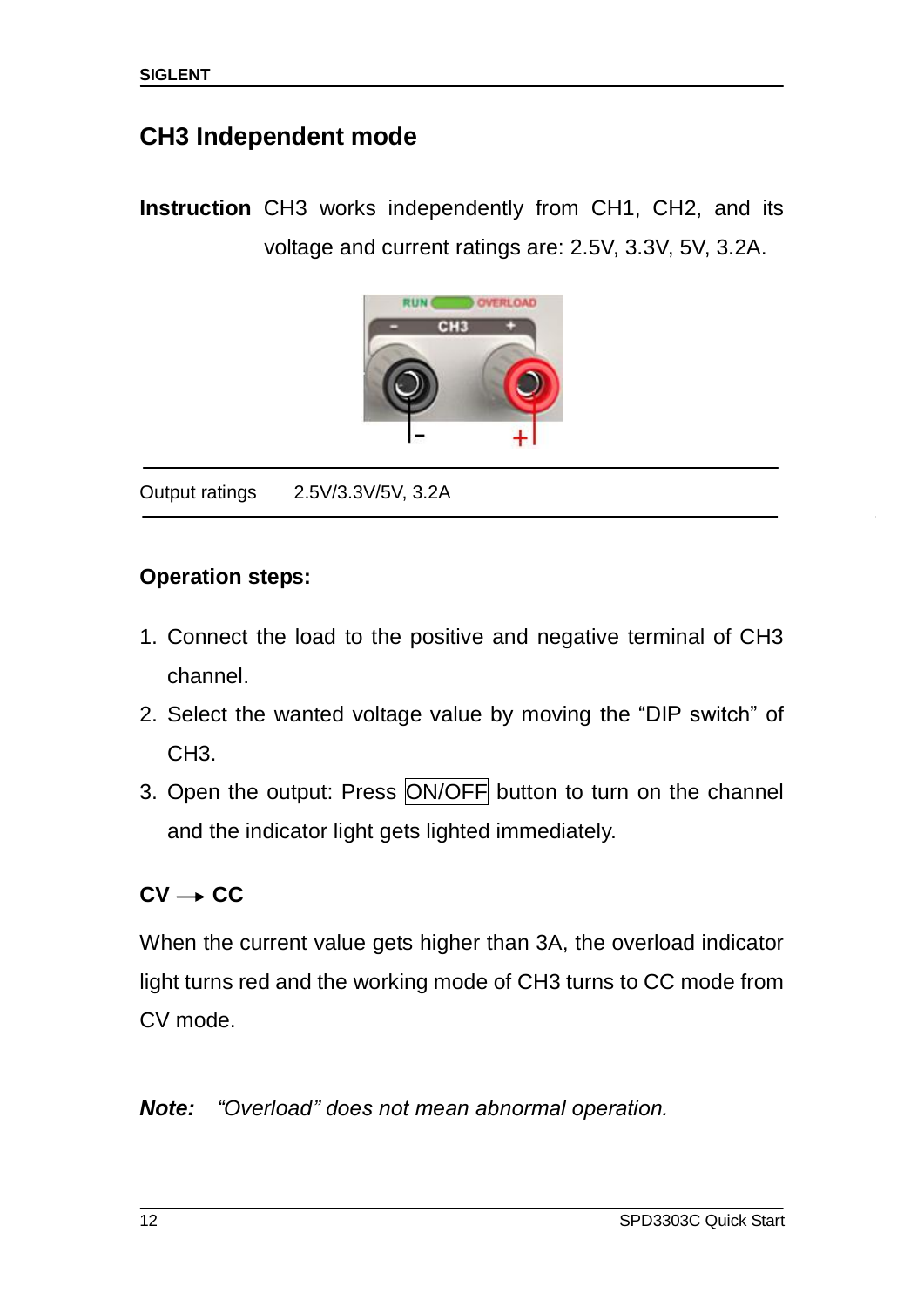# <span id="page-20-0"></span>**CH1/CH2 Series Mode**

**Instruction:** In the series mode, CH1 and CH2 are linked internally into one channel controlled by CH1. The output voltage value is twice compared with that of single channel.



Output ratings 0~64V/0~3.2A

# **Operation steps**:

- 1. Press the **SER** to start the Series mode, and the indicator light turns bright
- 2. Connect the load to the positive terminal of CH2 and the negative terminal of CH1;
- 3. Turn on CH1 and set its current value to 3.2A. In the default setup, the instrument works in "Coarse", you can turn to "Fine" by pressing FINE:

Coarse: 0.1V or 0.1A each step;

Fine: the least precision each step;

- 4. Turn on CH1and set the output voltage/current value by revolving the multi-function knob;
- 5. Press ON/OFF button to open the output.

*Note: You can identify the current working state "CC" or "CV" by referring to the indicator light.(red means CV, green means CC).*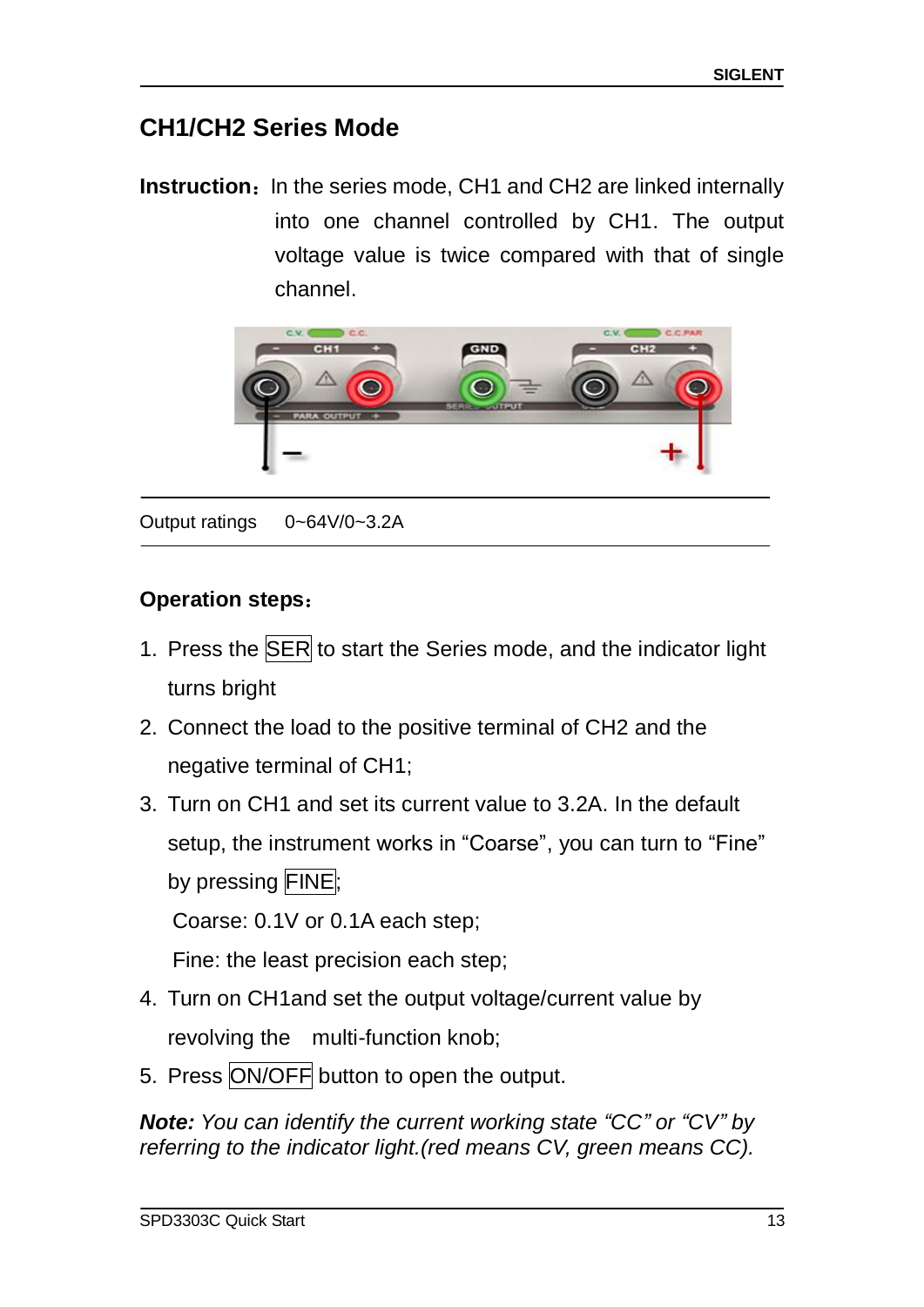# <span id="page-21-0"></span>**CH1/CH2 Parallel Mode**

**Instruction** In the parallel mode, CH1 and CH2 are linked internally into one channel controlled by CH1. The output current value is twice as much as the single channel.



Output ratings 0~32V/0~6.4A

### **Operation steps:**

- 1. Press the PARA button to start Parallel mode, and the indicator light turns bright immediately;
- 2. Connect the load to the positive and negative terminals of CH1;
- 3. Press ON/OFF button to open the output and the indicator light turns bright.

Turn on CH1 and set its output voltage/current value by revolving the multi-function knob. In the default setup, the instrument works in "Coarse", you could turn to "Fine" by pressing FINE button.

*Note: You can identity the current working state "CC" or "CV" refer to the indicator light.(red means CV, green means CC). In parallel mode, CH2 only works in CC mode.*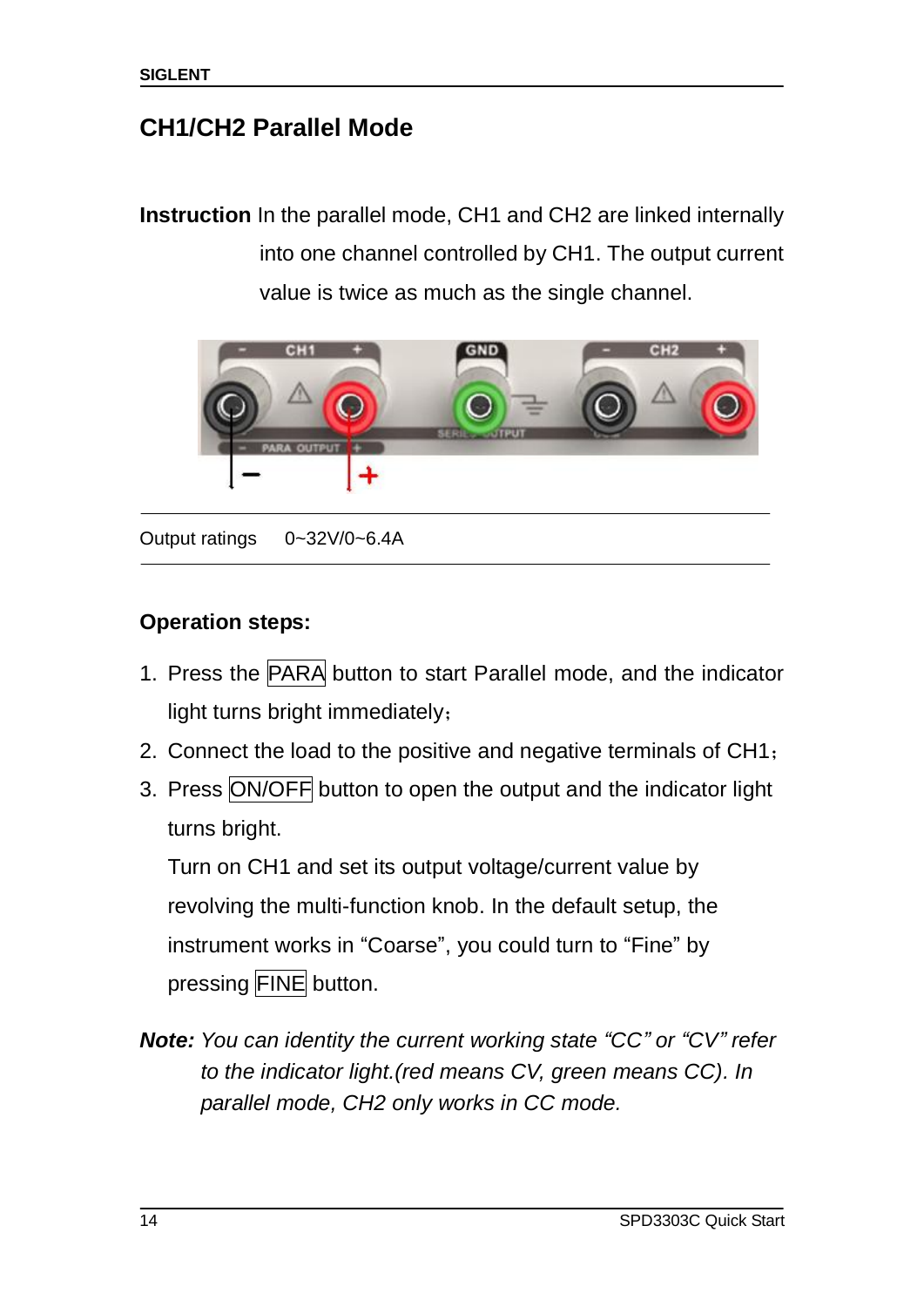# <span id="page-22-0"></span>**Save and Recall**

Five groups of setups can be saved in memory. Contents of setups including:

- Independent/series/parallel mode
- **Output voltage/current value**

# **Steps for saving setup**

- 1. Set the state needed to save;
- 2. Press SAVE to enter the save interface;
- 3. Select the wanted file group by pressing NO.1-5;
- 4. Press SAVE again to save the current state to the specified file group.

# **Steps for recalling setup**

- 1. Press RECALL to enter the recall interface;
- 2. Select the wanted file group by pressing NO.1-5;
- 3. Press RECALL again to read the previously saved file.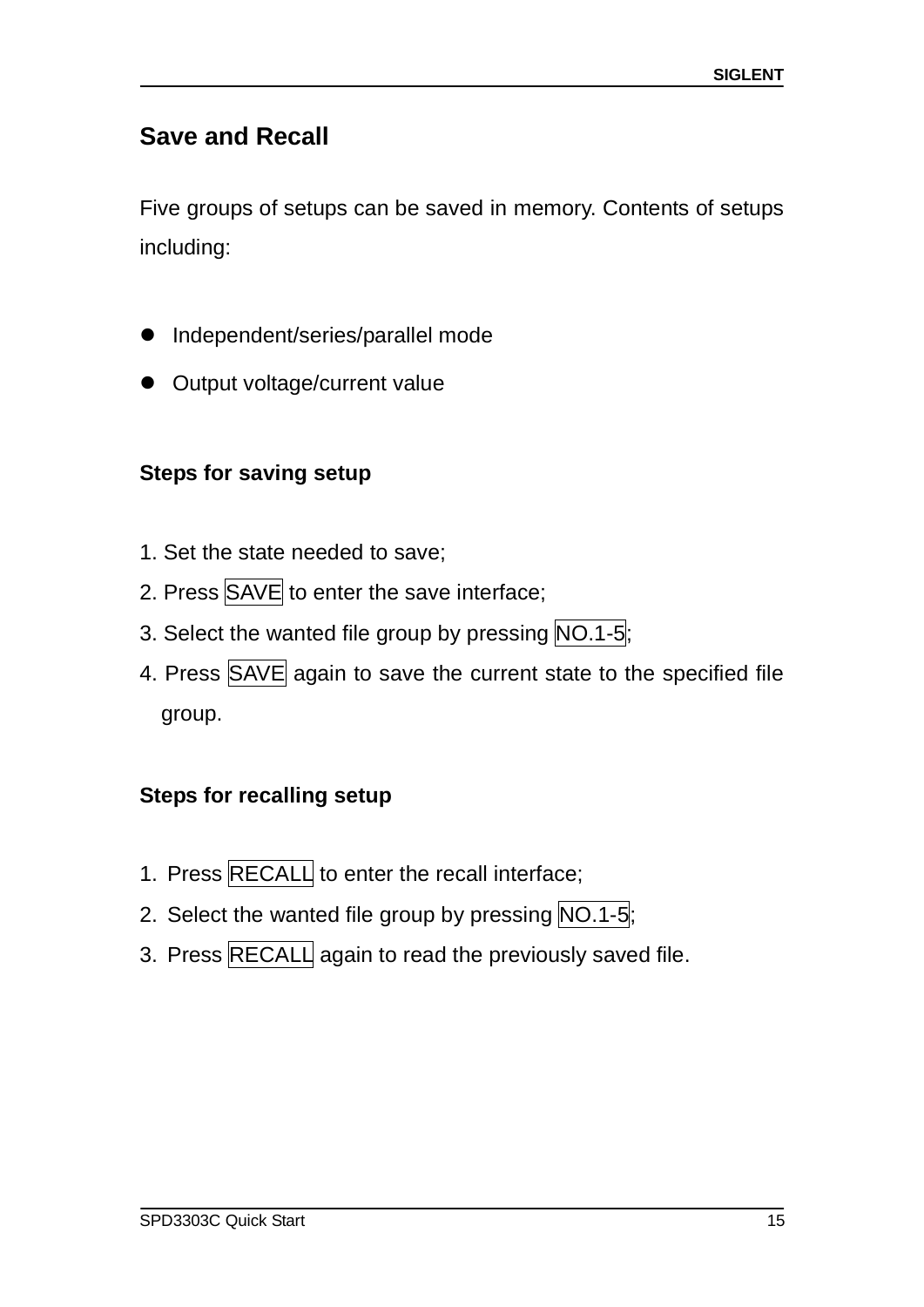# <span id="page-23-0"></span>**Version Upgrade**

The software of the instrument is upgraded with a fixed name file via PC management software with USBTMC. The upgrade method is below:

# <span id="page-23-1"></span>**Upgrade in normal Interface**

- 1. Open the EasyPower software after correct connection of the USB cable with the instrument.
- 2. Click the Upgrade option under the Version menu to enter the USB firmware upgrade interface. As shown in figure 1:

| <b>EasyPower</b>                                                                                                               |                                                                                                        | $\times$                            |
|--------------------------------------------------------------------------------------------------------------------------------|--------------------------------------------------------------------------------------------------------|-------------------------------------|
| Function View<br>File<br>Version<br>出来品<br>$\mathbf{v}$<br>About EasyPower<br>Upgrade<br>Help<br>٠<br><b>Device List:</b><br>s | ¢                                                                                                      |                                     |
| CH1                                                                                                                            | CH <sub>2</sub>                                                                                        |                                     |
| $\Gamma$ ON/OFF                                                                                                                | $\Box$ ON/OFF                                                                                          | <b>Out Mode</b><br>$\epsilon$ Indep |
| Voltage                                                                                                                        | Voltage                                                                                                | <b>C</b> Seria<br><b>Paral</b>      |
| Current                                                                                                                        | Current                                                                                                |                                     |
| Power                                                                                                                          | Power                                                                                                  |                                     |
|                                                                                                                                |                                                                                                        |                                     |
| Set 00.000 $\frac{1}{\sim}$ v<br>$\frac{\lambda}{\sqrt{2}}$ A<br>$\left[\mathrm{Set}\right]$ 0.000                             | $\boxed{\text{Set}}$ 00.000 $\left \frac{\text{A}}{\text{B}}\right $ V<br>$\frac{1}{2}$ A<br>Set 0.000 | Save<br>Recall                      |
| Upgrade                                                                                                                        | 17:43:50                                                                                               |                                     |

Figure 1

3. Click the "Normal Mode" option, then select the will upgrade file which is of "ugf" format.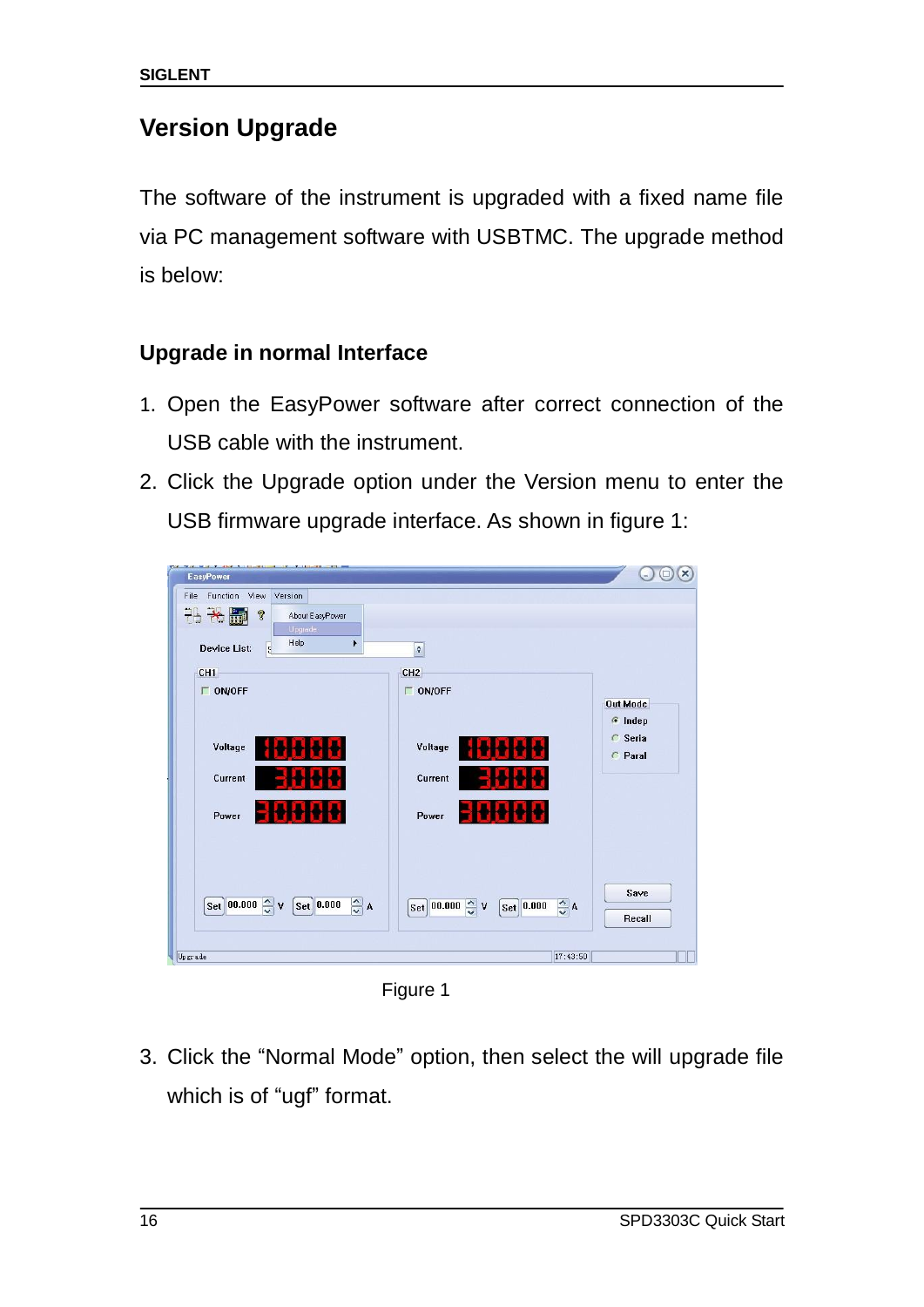|                             | Version              |                        |                      |             |                 |          |
|-----------------------------|----------------------|------------------------|----------------------|-------------|-----------------|----------|
| 75 26 品<br>$^\circledR$     |                      |                        |                      |             |                 |          |
| Device List:                | SPD3303C000001       |                        | $\circ$              |             |                 |          |
| UpgradeDlg                  |                      |                        |                      |             |                 | $\times$ |
|                             |                      |                        |                      |             |                 |          |
|                             | <b>C</b> Normal Mode | <b>C</b> Firmware Mode |                      |             |                 |          |
| UpgradeFile:                |                      |                        |                      |             |                 | $\cdots$ |
|                             |                      |                        |                      |             |                 |          |
|                             |                      |                        |                      |             |                 |          |
|                             |                      |                        |                      |             |                 |          |
|                             |                      |                        |                      |             |                 |          |
|                             |                      |                        | <b>Upgrade</b>       |             |                 |          |
|                             |                      |                        |                      |             |                 |          |
|                             |                      | Ready                  |                      |             |                 |          |
|                             |                      |                        |                      |             |                 | Save     |
| Set 00.000 $\binom{6}{2}$ V | Set 0.000            | $\frac{1}{2}$ A        | Set 00.000 $\circ$ v | [Set] 0.000 | $\frac{1}{2}$ A | Recall   |



| File Function Utility View Version<br>品 米 嗣 (の)<br>Device List: | <b>?</b><br>USB0::0x1AB1::0x0E10::SPD00004120003::INSTR.1<br>۰                                           |                                |
|-----------------------------------------------------------------|----------------------------------------------------------------------------------------------------------|--------------------------------|
| UpgradeDlg                                                      |                                                                                                          | $(\times)$<br>$\bigcirc$<br>ر_ |
|                                                                 | $\circ \odot \odot \times$<br>Open                                                                       |                                |
|                                                                 | Look in: My Documents<br>$\circ$<br>白づ田<br>$\leftarrow$                                                  |                                |
| UpgradeFile                                                     | My Music                                                                                                 | $\sim$ $\sim$ $\sim$           |
|                                                                 | My Pictures<br>E SPD3000.ugf                                                                             |                                |
|                                                                 |                                                                                                          |                                |
|                                                                 |                                                                                                          |                                |
|                                                                 | ce1                                                                                                      |                                |
|                                                                 | SPD 3000.uqf<br>File name:<br>Open                                                                       |                                |
|                                                                 | Cancel<br>Files of type:<br>update file(".ugf)<br>$\circ$                                                |                                |
|                                                                 | - 18                                                                                                     |                                |
|                                                                 |                                                                                                          |                                |
|                                                                 | $S_{\text{et}}$ 0.000                                                                                    | Save                           |
| $S_{\text{et}}$ 00.000 $\frac{A}{V}$ V                          | $\frac{\lambda}{\mathbf{v}}$ A<br>증 A<br>$S_{\text{et}}$ 00.000 $\rightarrow$ V<br>$S_{\text{et}}$ 0.000 | Recall                         |
|                                                                 |                                                                                                          |                                |
|                                                                 |                                                                                                          |                                |

Figure 3

4. As it shows in figure 4, click the "Upgrade" to start upgrading. The instrument will run the upgraded software as soon as the upgrading completed.

| $\times$<br>EasyPower<br>Function View Version<br>File:                                                                                                                         |
|---------------------------------------------------------------------------------------------------------------------------------------------------------------------------------|
| 书关前?<br>Device List:<br>$\bullet$<br>SPD3303C000001                                                                                                                             |
| $\propto$<br><b>UpgradeDlg</b><br><b>6</b> Normal Mode<br><b>C</b> Firmware Mode<br>UpgradeFile: C:\Documents and Settings\Administrator\桌面\SPD3303CV100R001B01D01P<br>$\cdots$ |
| <b>Upgrade</b><br>Ready                                                                                                                                                         |
| Save<br>$\frac{\lambda}{\omega}$ A<br>Set 00.000 $\leftarrow \mathsf{v}$<br>$ \texttt{Set} $ 0.000<br>Set 00.000 $\sim$ v<br>$\frac{1}{2}$ A<br>Set 0.000<br>Recall             |
| 17:49:44                                                                                                                                                                        |

Figure 4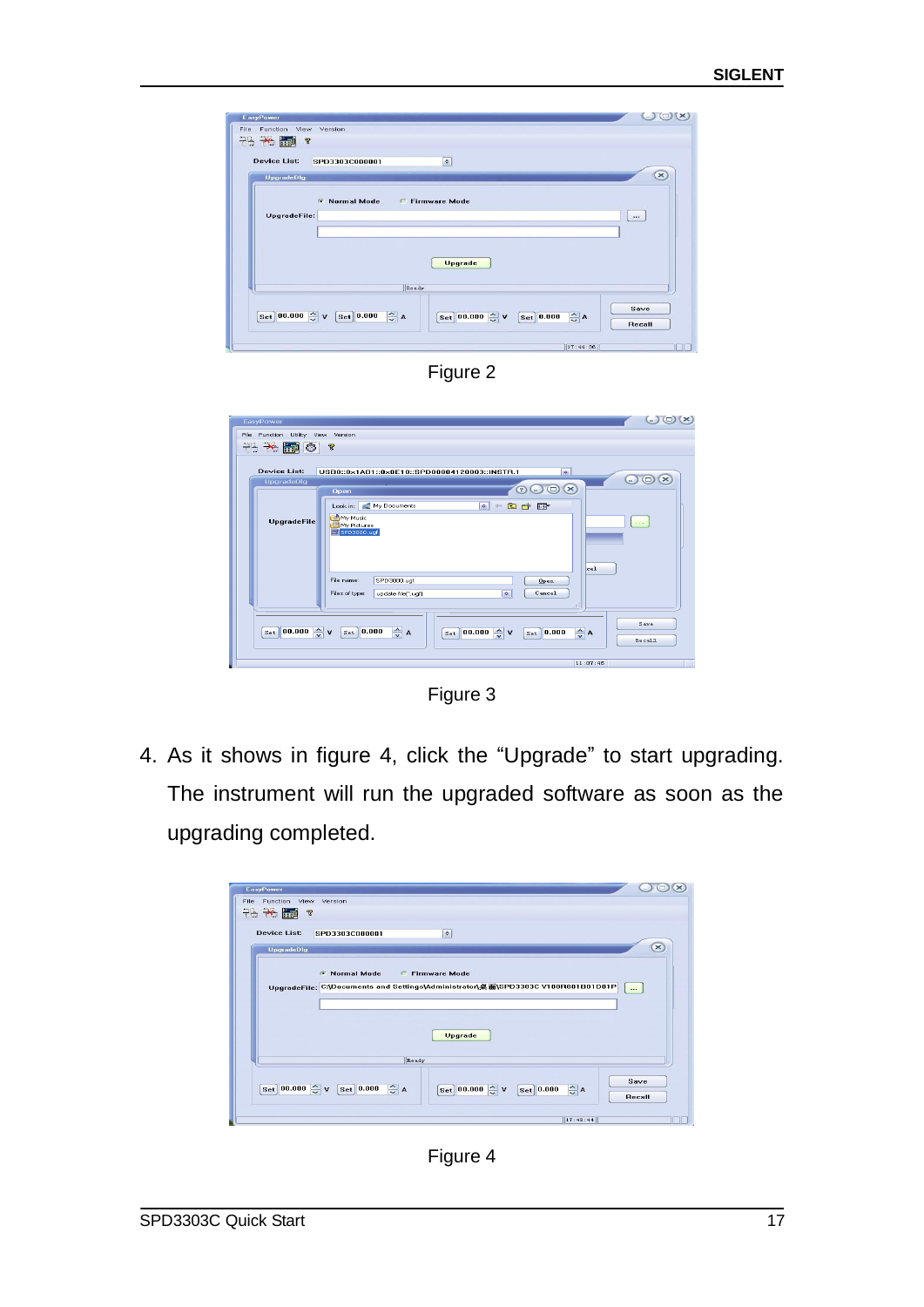# <span id="page-25-0"></span>**Upgrade via the Guiding Procedure**

Upgrading via the guiding procedure can be used if the upgrading method above failed.

# **Specific steps:**

- 1. Pressing the knob prior to power on the instrument to enter the guiding procedure mode.
- 2. As shown in figure 2, select the "Firmware Mode" option instead and the following upgrading steps are the same as method 1.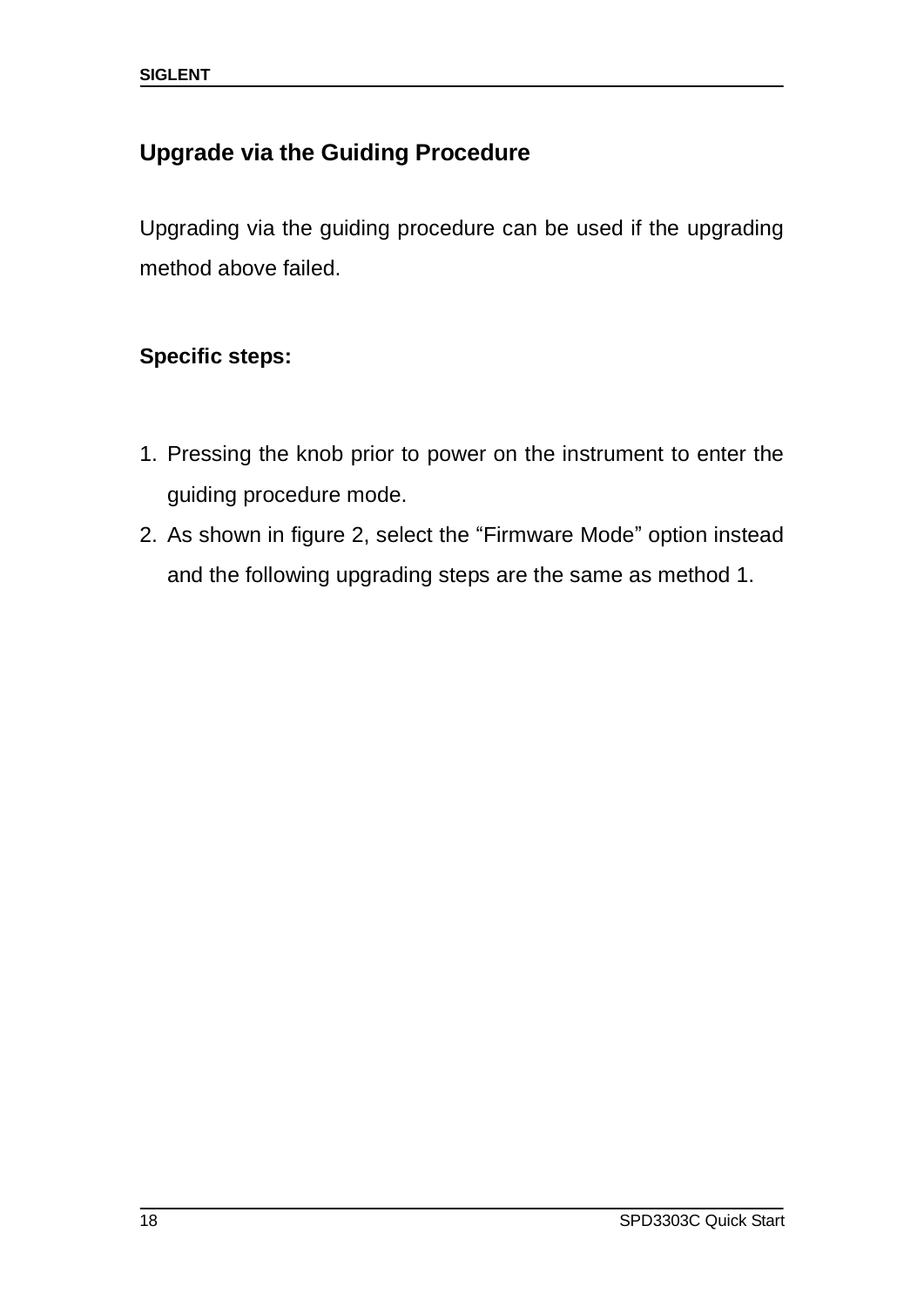# <span id="page-26-0"></span>**Chapter 3 Remote Control**

SCPI Commands can be used to conduct remote control on the SPD3303C Power Supply through the USBTMC. To realize the remote control, the installation of EasyPower or NI(Measurement & Automation ) software for the computer is required prior to connecting the instrument with it using an USB cable.

# <span id="page-26-1"></span>**Command List**

- 1. \*IDN?
- 2. \*SAV
- 3. \*RCL
- 4. INSTrument {CH1|CH2}
- 5. INSTrument ?
- 6. MEASure:CURRent?
- 7. MEAsure:VOLTage?
- 8. [SOURce:]CURRent <current>
- 9. [SOURce:]CURRent ?
- 10. [SOURce:]VOLTage <volt>
- 11. [SOURce:] VOLTage?
- 12. OUTPut
- 13. OUTPut:TRACk
- 14. SYSTem:ERRor?
- 15. SYSTem:VERSion?
- 16. SYSTem: STATus?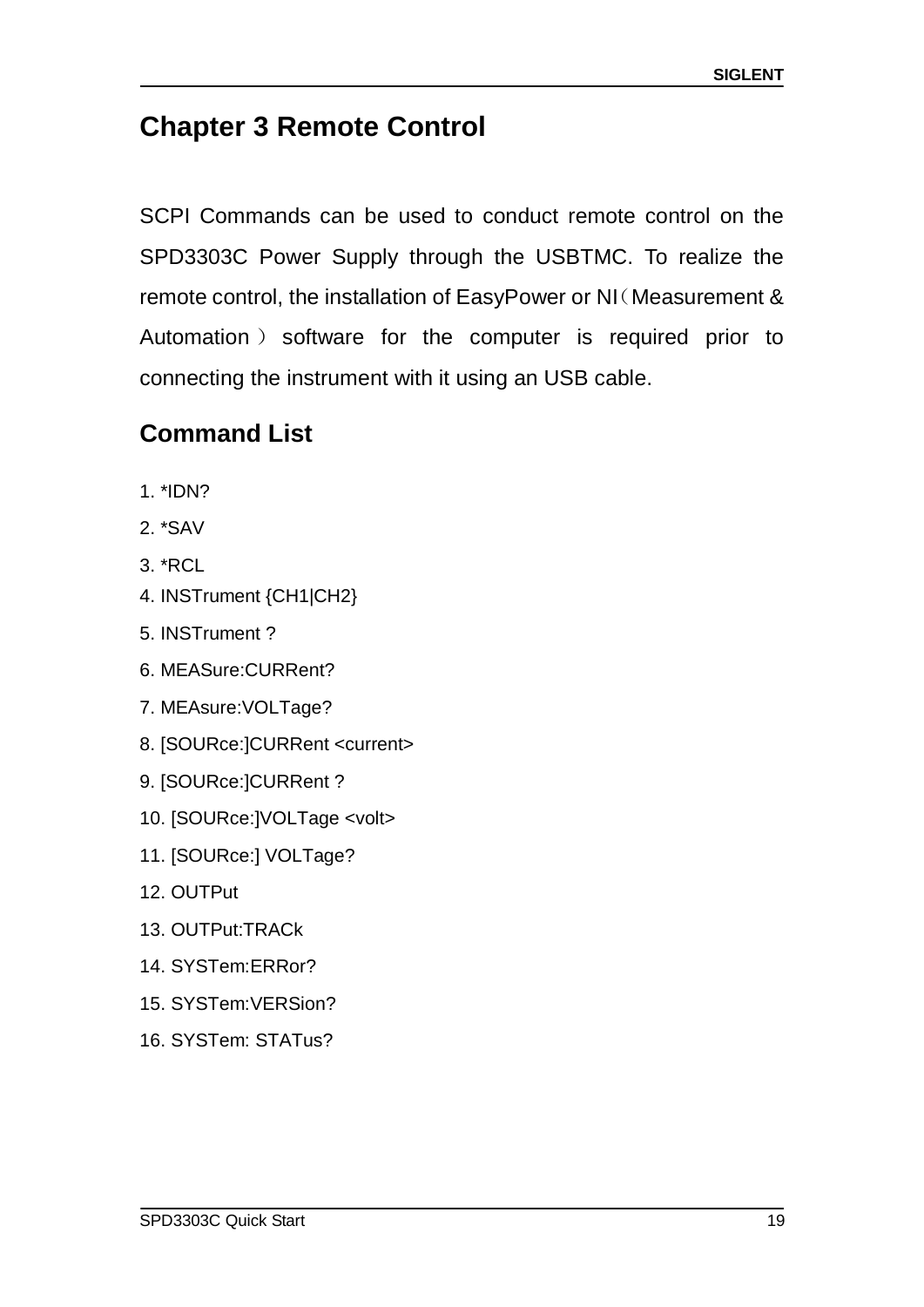# <span id="page-27-0"></span>**Command Description**

#### **1.\*IDN?**

| <b>Command format</b> | *IDN?                                                 |
|-----------------------|-------------------------------------------------------|
| <b>Description</b>    | Query the manufacturer, product model, series NO. and |
|                       | software version.                                     |
| <b>Return Info</b>    | Manufacturer, product model, series NO., software     |
|                       | version.                                              |
| <b>Example</b>        | Siglent, SPD3303C, SPD00001130025, 1.01.01.02.        |

# **2.\*SAV**

| <b>Command format</b> *SAV <name></name> |                                                       |
|------------------------------------------|-------------------------------------------------------|
| <b>Description</b>                       | Save the current state in nonvolatile memory with the |
|                                          | specified name.                                       |
| <b>Example</b>                           | *SAV 1                                                |

#### **3.\*RCL**

| <b>Command format</b> *RCL <name></name> |                                     |
|------------------------------------------|-------------------------------------|
| <b>Description</b>                       | Recall state that previously saved. |
| <b>Example</b>                           | *RCL 1                              |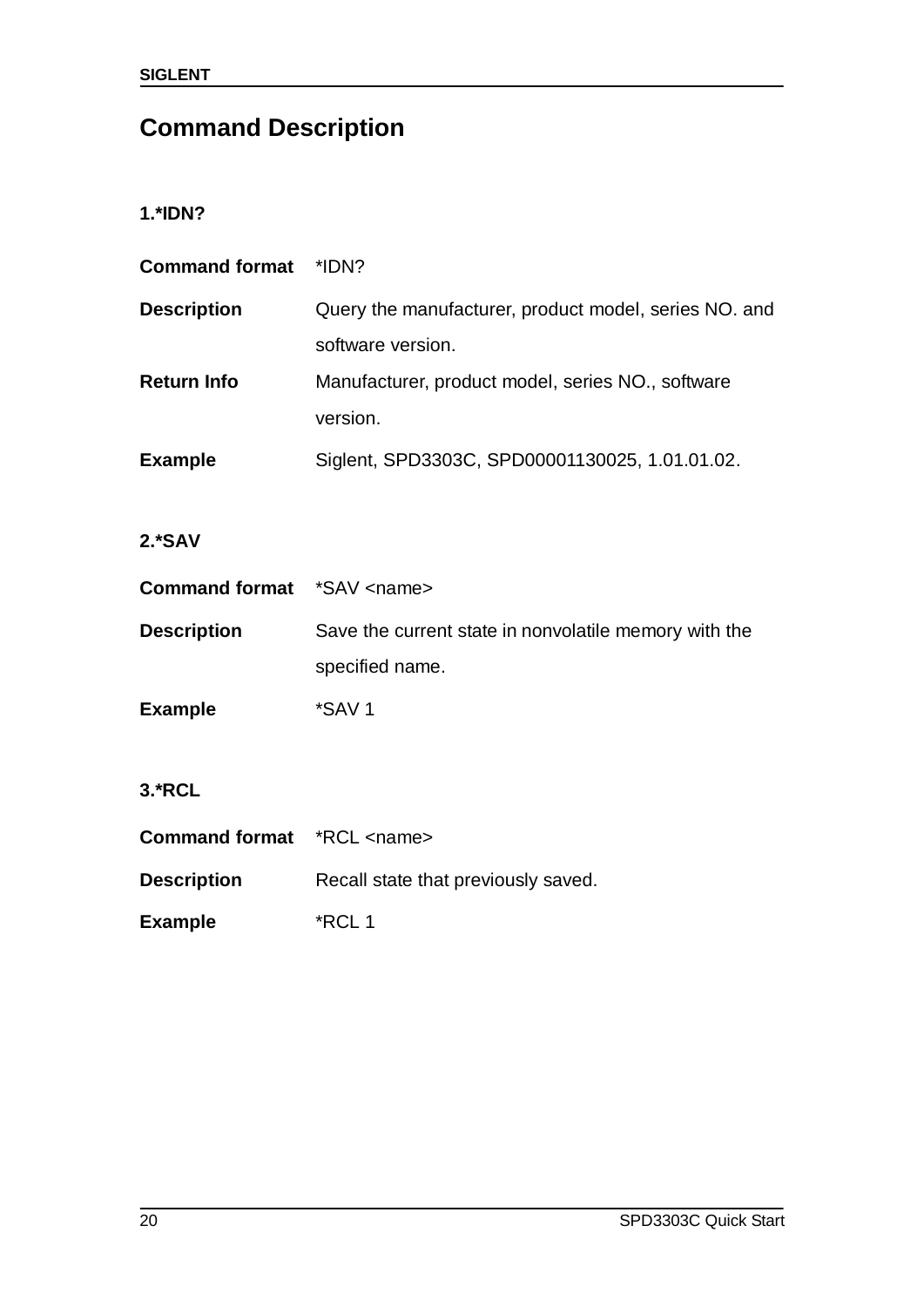#### **4. INSTrument**

|                                   | Command format INSTrument <ch1 ch2></ch1 ch2>             |
|-----------------------------------|-----------------------------------------------------------|
| <b>Description</b>                | Select the channel that will be operated.                 |
| <b>Example</b>                    | <b>INSTrument CH1</b>                                     |
|                                   |                                                           |
| <b>Command format</b> INSTrument? |                                                           |
| <b>Description</b>                | Query the current operating channel                       |
| <b>Example</b>                    | <b>INSTrument?</b>                                        |
| <b>Return Info</b>                | CH <sub>1</sub>                                           |
|                                   |                                                           |
| 5. MEASure                        |                                                           |
|                                   | Command format MEASure: CURRent? < CH1 CH2>               |
| <b>Description</b>                | Query current value for specified channel, if there is no |
|                                   | specified channel, query the current channel.             |
| <b>Example</b>                    | <b>MEASure:CURRent? CH1</b>                               |
| <b>Return Info</b>                | 3.000                                                     |
|                                   |                                                           |
|                                   | Command format MEASure: VOLTage? < CH1 CH2>               |
| <b>Description</b>                | Query voltage value for specified channel, if there is no |
|                                   | specified channel, query the current channel.             |
| <b>Example</b>                    | MEASure: VOLTage? CH1                                     |
| <b>Return Info</b>                | 30.000                                                    |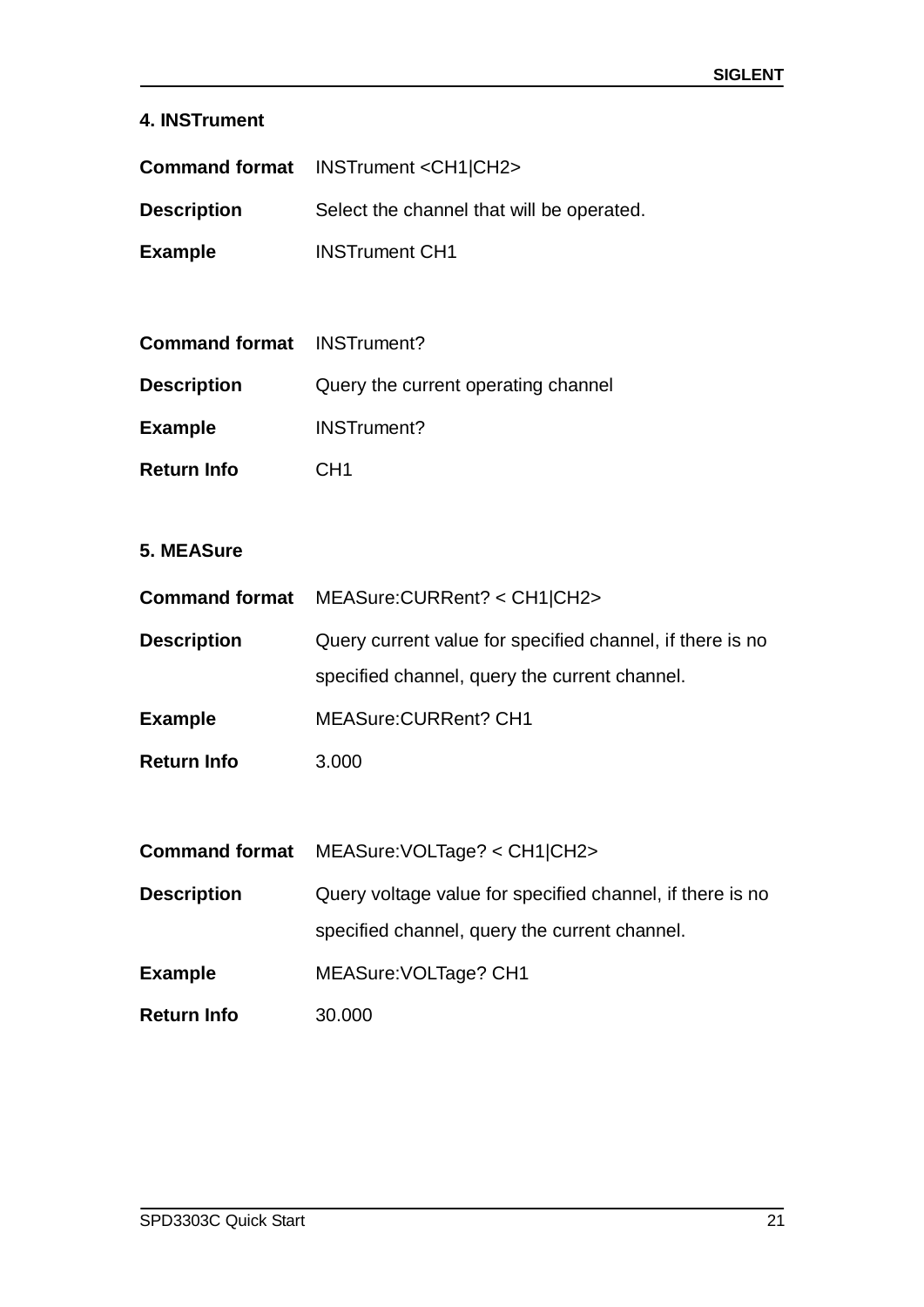#### **6. SOURce**

|                    | <b>Command format</b> <source:>CURRent <value></value></source:> |
|--------------------|------------------------------------------------------------------|
|                    | <source/> :={CH1   CH2}                                          |
| <b>Description</b> | Set current value for the current channel                        |
| <b>Example</b>     | CH1:CURRent 0.5                                                  |
|                    |                                                                  |
|                    | Command format <source/> :CURRent?                               |
|                    | <source/> :={CH1   CH2}                                          |
| <b>Description</b> | Query the current value for the current channel.                 |
| <b>Example</b>     | CH1:CURRent?                                                     |
| <b>Return Info</b> | 0.5                                                              |
|                    |                                                                  |
|                    | Command format <source/> :VOLTage <value></value>                |
|                    | <source/> :={CH1   CH2}                                          |
| <b>Description</b> | Set voltage value for the current channel                        |
| <b>Example</b>     | CH1: VOLTage 25                                                  |
|                    |                                                                  |
|                    | Command format <source/> :VOLTage?                               |
|                    | <source/> :={CH1   CH2}                                          |
| <b>Description</b> | Query the voltage value for the current channel.                 |
| <b>Example</b>     | CH1:VOLTage?                                                     |
| <b>Return Info</b> | 25                                                               |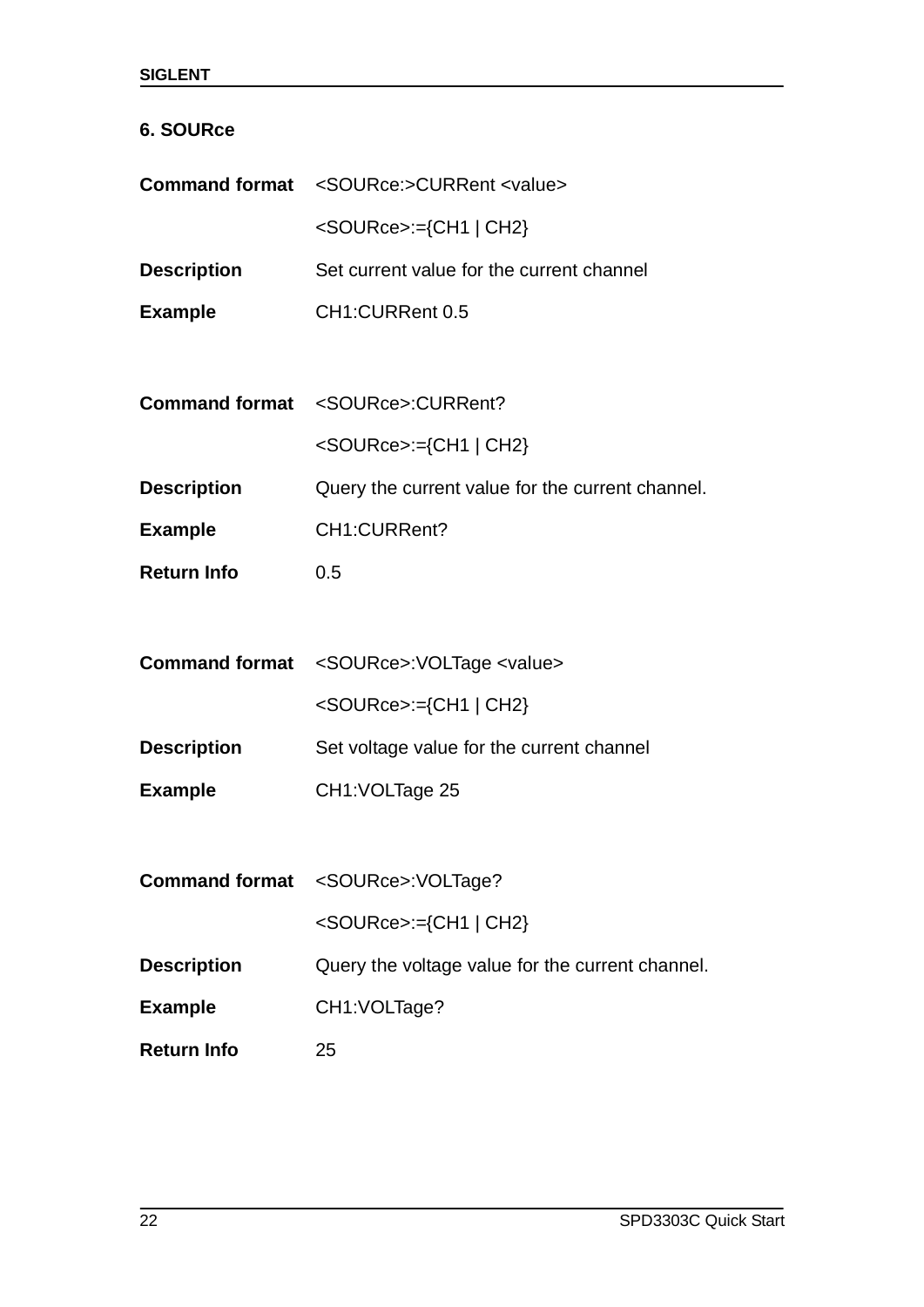### **7. OUTPut**

|                    | <b>Command format</b> OUTPut <source/> , <state></state>  |
|--------------------|-----------------------------------------------------------|
|                    | <source/> :={CH1   CH2  CH3}; <state>:={ON   OFF}</state> |
| <b>Description</b> | Turn on/off the specified channel.                        |
| <b>Example</b>     | <b>OUTPut CH1, ON</b>                                     |
|                    |                                                           |
|                    | <b>Command format</b> OUTPut:TRACK <nr1></nr1>            |
|                    | <nr1>:={0[Independent]   1[Series]   2[Parallel]}</nr1>   |

| <b>Description</b> | Select the operation mode |
|--------------------|---------------------------|
|                    |                           |

#### **8. SYSTem**

| <b>Command format</b> SYSTem:ERRor? |                                           |
|-------------------------------------|-------------------------------------------|
| <b>Description</b>                  | Query the error code and the information. |

| <b>Command format</b> | SYSTem: VERSion? |
|-----------------------|------------------|
|                       |                  |

**Description Query the software version.** 

- **Example** SYSTem:VERSion?
- **Return Info** 1.01.01.02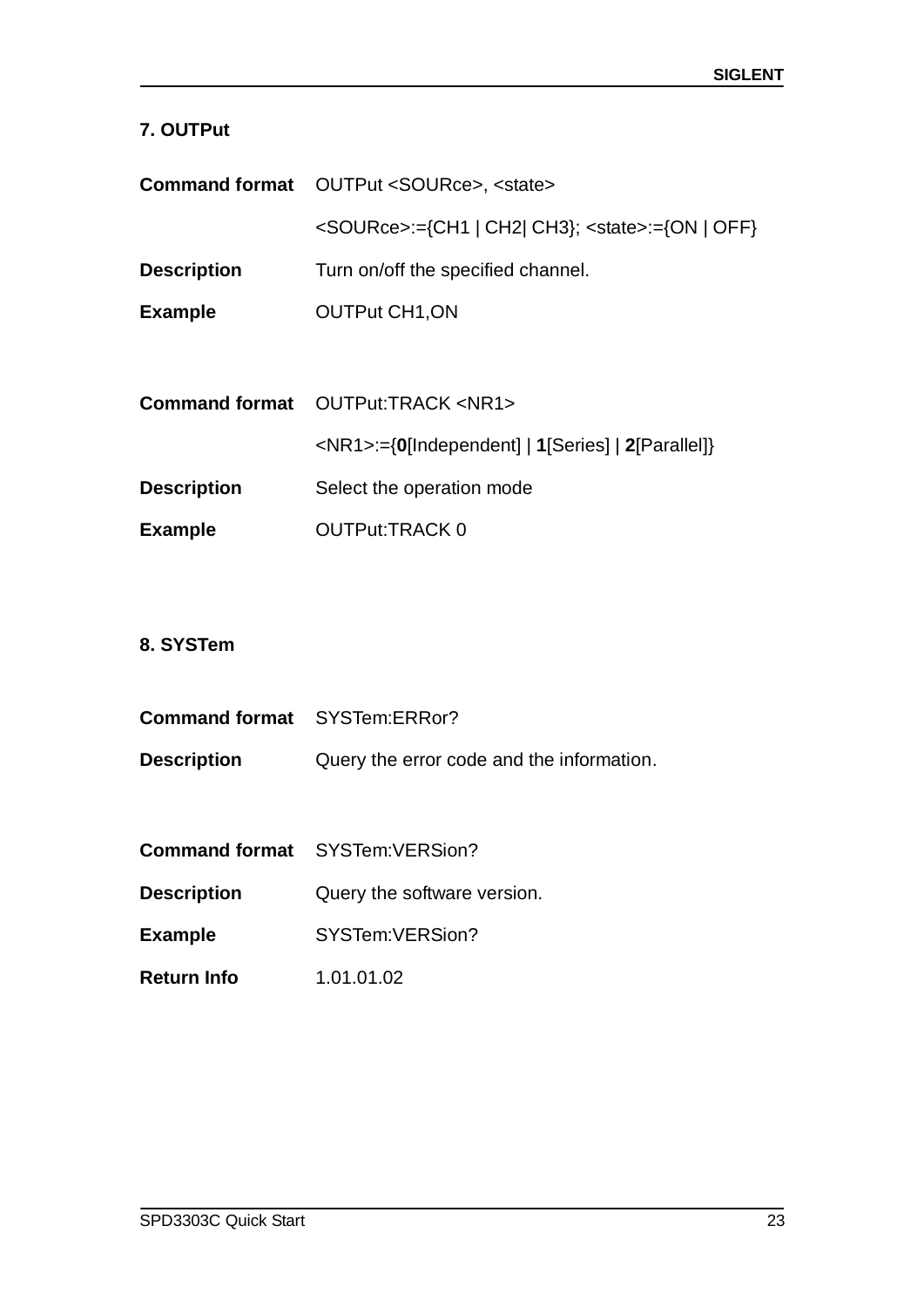|                    | <b>Command format</b> SYSTem:STATus?                        |  |
|--------------------|-------------------------------------------------------------|--|
| <b>Description</b> | Query the current working state.                            |  |
| <b>Example</b>     | SYSTem:STATus?                                              |  |
| <b>Return info</b> | 0x0224                                                      |  |
| <b>Instruction</b> | The return info is in Hexadecimal format, which means       |  |
|                    | that you must translate the return info into binary format. |  |
|                    | The correspondence relationship is as shown below.          |  |

| <b>Bit NO.</b> | <b>Corresponding State</b>              |  |
|----------------|-----------------------------------------|--|
|                | 0: CH1 CV mode; 1: CH1 CC mode          |  |
|                | 0: CH2 CV mode; 1: CH2 CC mode          |  |
| 2,3            | 01: Independent mode; 10: Parallel mode |  |
|                | 11: Series mode                         |  |
|                | 0: CH1 OFF 1: CH1 ON                    |  |
| 5              | 0: CH2 OFF 1: CH2 ON                    |  |

#### **9. LOCK**

| <b>Command format</b> | *LOCK |
|-----------------------|-------|
|-----------------------|-------|

| <b>Description</b> | Lock the keys |
|--------------------|---------------|
|--------------------|---------------|

**Example** \*LOCK

| <b>Command format</b> | *UNLOCK |
|-----------------------|---------|
|-----------------------|---------|

### **Example** \*UNLOCK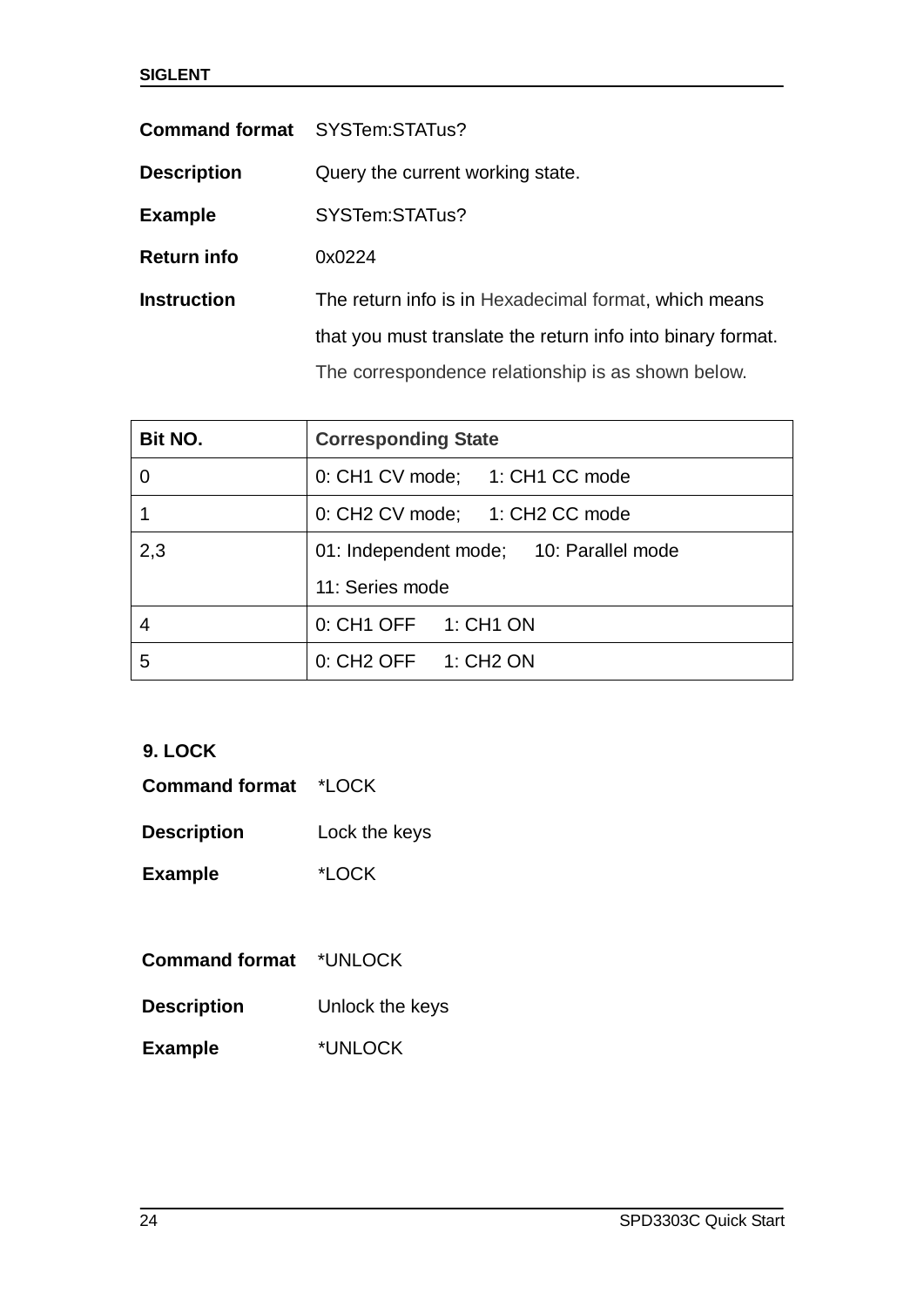# <span id="page-32-0"></span>**Chapter 4 Troubleshooting**

#### **Question 1:** What to do if there occurs a short circuit on output terminal?

**Answer1:** There are over current protection and short circuit protection inside the power, so the current will be controlled in safety range.

#### **Question 2:** Is it abnormal that the CH3 overload indicator turns bright ?

**Answer 2:** No. That only means the current value reaches the maximum 3A. For better use, you'd better decrease the output load.

**Question 3:** Is it normal that in the series mode, the voltage and current value of one channel is respectively 0V and not 0A, while that of another channel proves not to be 0?

**Answer 3:** Yes. Because when the current output load gets higher than the limited, the working mode turns to CC from CV.

#### **Question 4:** what to do if upgrading fails?

Answer 4: please do it again.

**Question 5:** Is it normal that the practical value is a little different from the value you set (exceed performance standard), or even shifts slowly on startup? **Answer 5:** Yes. During the startup, components inside the instrument are getting stable in 30 minutes, which lead to going up of the temperature.

**Question 6:** What if the circuit air switch turns off automatically when power on?

**Answer 6:** First of all, make sure if the rating of the air switch is proper (For instance: the rating of air switch B and C should be respectively over 16A and 10A). If the failure still exits beyond the reason, check if there occurs a short circuit, or return it to the factory to have it repaired by qualified personnel.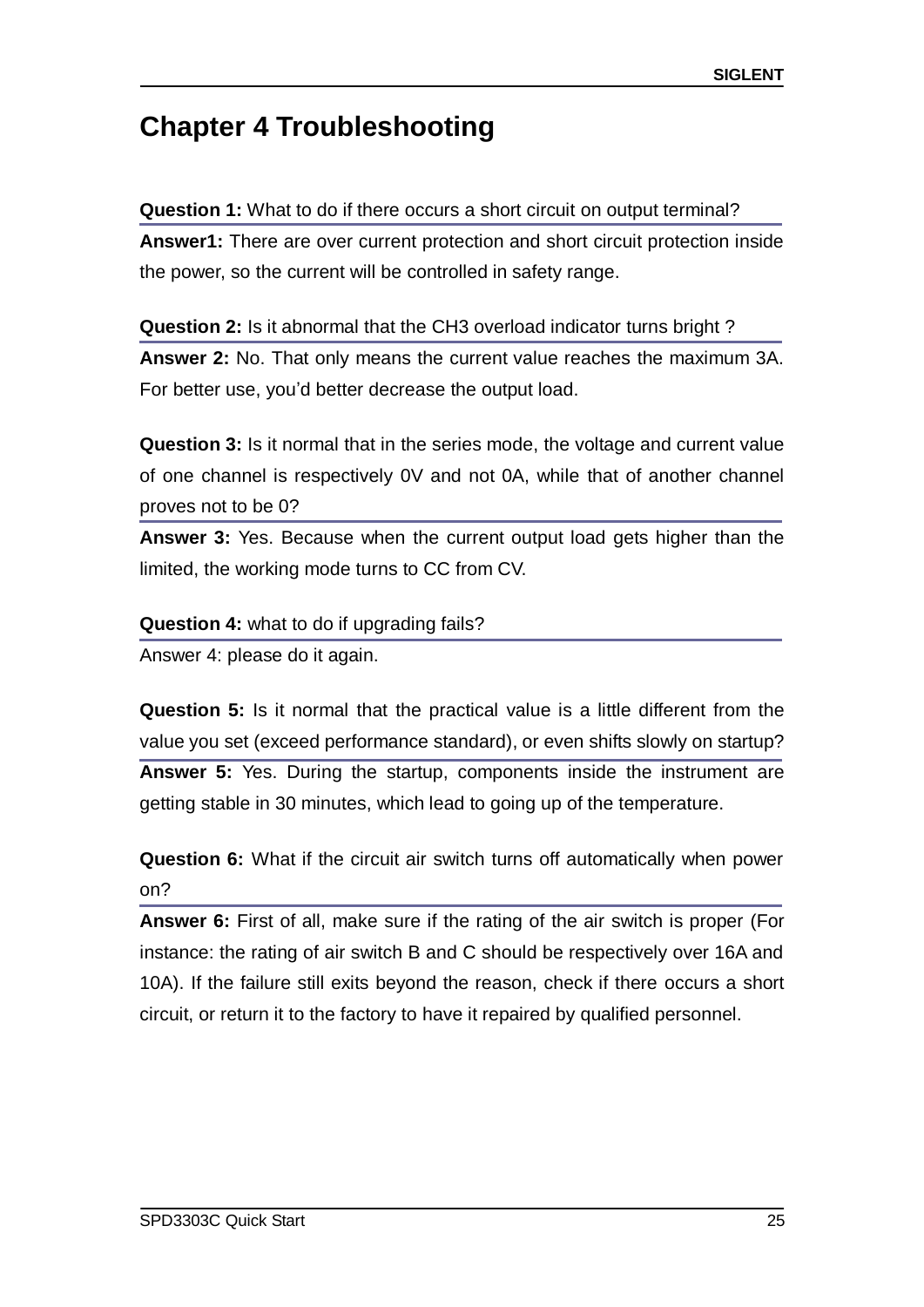# <span id="page-33-0"></span>**Specification**

Test conditions: warm-up for about 30minitus, with temperature between +20℃~+30℃.

| <b>Output</b>        | CH1/CH2 independent            | $0 \sim 32V$ , $0 \sim 3.2A$               |
|----------------------|--------------------------------|--------------------------------------------|
| <b>Ratings</b>       | CH1/CH2 series                 | $0 \sim 64V$ , $0 \sim 3.2A$               |
|                      | CH1/CH2 parallel               | $0~32V$ , $0~6.4A$                         |
|                      | CH <sub>3</sub>                | 2.5V/3.3V/5.0V, 3.2A                       |
| <b>Constant</b>      | Line regulation                | ≤0.01%+3mV                                 |
| <b>Voltage Mode</b>  | Load regulation                | ≤0.01%+3mV                                 |
|                      | Ripple and noise               | $\leq 1$ mVrms (5Hz $\sim 1$ MHz)          |
|                      | Recover time                   | $\leq$ 50µs(50% load change , minimum      |
|                      |                                | load 0.5A)                                 |
|                      | Temperature coefficient        | ≤300ppm/ $°C$                              |
| <b>Constant</b>      | Line regulation                | ≤0.2%+3mA                                  |
| <b>Current Mode</b>  | Load regulation                | $≤0.2%+3mA$                                |
|                      | Ripple and noise               | ≤3mArms                                    |
| CH <sub>3</sub>      | Line Regulation                | ≤0.01%+3mV                                 |
|                      | Load Regulation                | ≤0.01%+3mV                                 |
|                      | Ripple and noise               | $\leq 1$ mVrms (5Hz $\sim 1$ MHz)          |
| <b>Tracking</b>      | Track error                    | ≤0.5%+10mV of Master(No Load)              |
| <b>Operation</b>     |                                |                                            |
| <b>Parallel Mode</b> | Line Regulation                | ≤0.01%+3mV                                 |
|                      | <b>Load Regulation</b>         | ≤0.01%+3mV                                 |
| <b>Series Mode</b>   | Line Regulation                | ≤ $0.01% + 5mV$                            |
|                      | Load Regulation                | ≤ 300m $V$                                 |
| <b>Resolution</b>    | Voltage                        | 10mV                                       |
|                      | Current                        | 10 <sub>m</sub> A                          |
| <b>Display</b>       | Ammeter                        | 3.2A full scale,<br>3 digits LED display   |
|                      | Voltmeter                      | 4 digits LED display<br>32V full scale,    |
| <b>Accuracy</b>      | Program accuracy               | Voltage: $\pm$ (0.5% of reading + 2digits) |
|                      |                                | Current: $\pm$ (0.5% of reading + 2digits) |
|                      | Readback accuracy              | Voltage: $\pm$ (0.5% of reading + 2digits) |
|                      |                                | Current: $\pm$ (0.5% of reading + 2digits) |
| <b>Insulation</b>    | Case to terminal               | 20M $\Omega$ or above (DC 500V)            |
|                      | Case to AC line                | 30MΩor above (DC 500V)                     |
| <b>Operating</b>     | Indoor                         |                                            |
| environment          | Elevation                      | ≤2000 m                                    |
|                      | <b>Environment temperature</b> | $0 - 40^{\circ}$ C                         |
|                      | Relative humidity              | ≤80%                                       |
|                      | <b>Installation level</b>      | $\prod$                                    |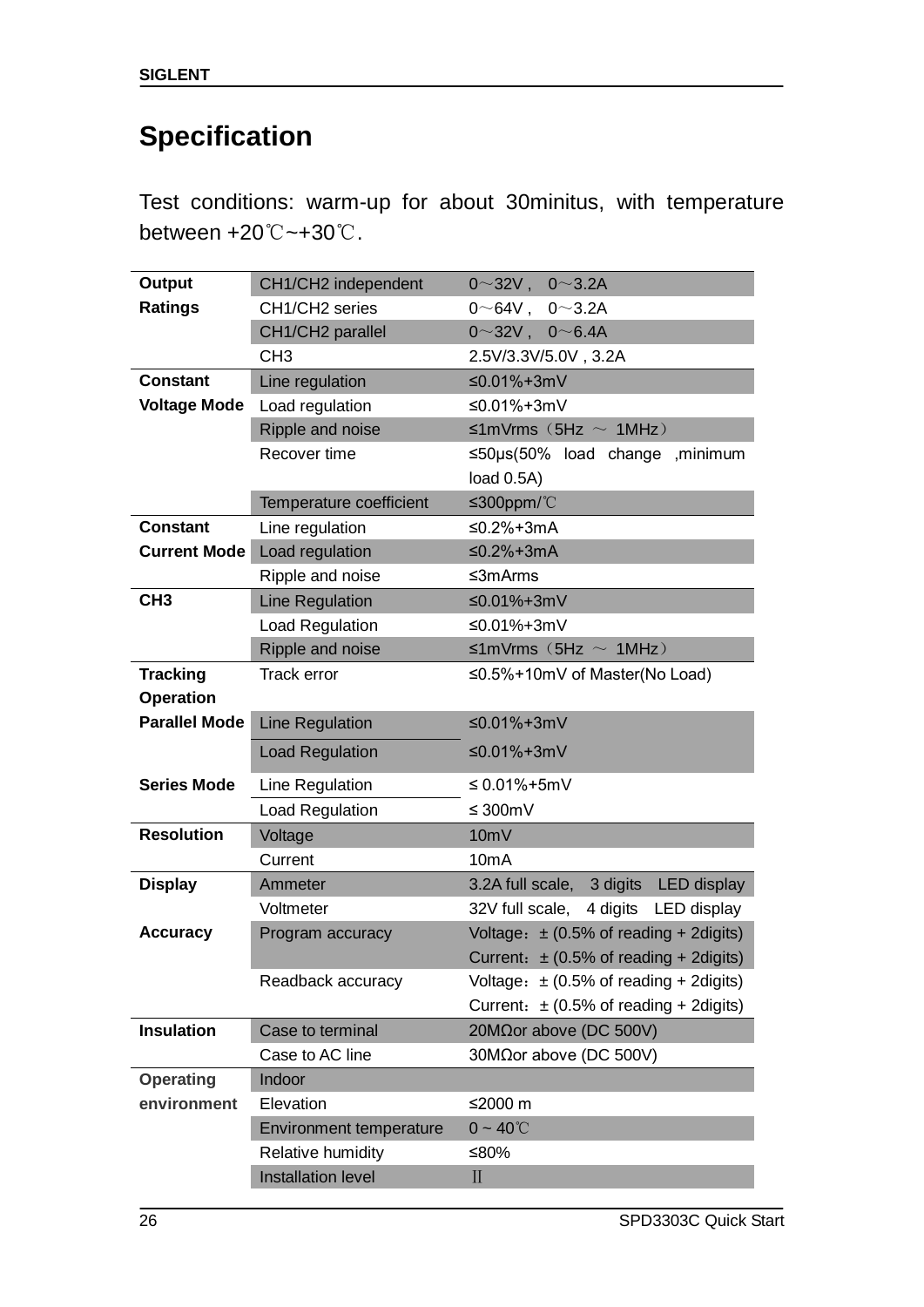|                | Pollution level                     |                         |
|----------------|-------------------------------------|-------------------------|
| <b>Storage</b> | Environment temperature             | $-10 \sim 70^{\circ}$ C |
| environment    | Relative humidity                   | ≤ 70%                   |
| Power supply   | AC 100V/120V/220V/230V±10%, 50/60HZ |                         |
| <b>Size</b>    | 275mm x 225mm x 136mm               |                         |
| Weight         | 7.5kg                               |                         |